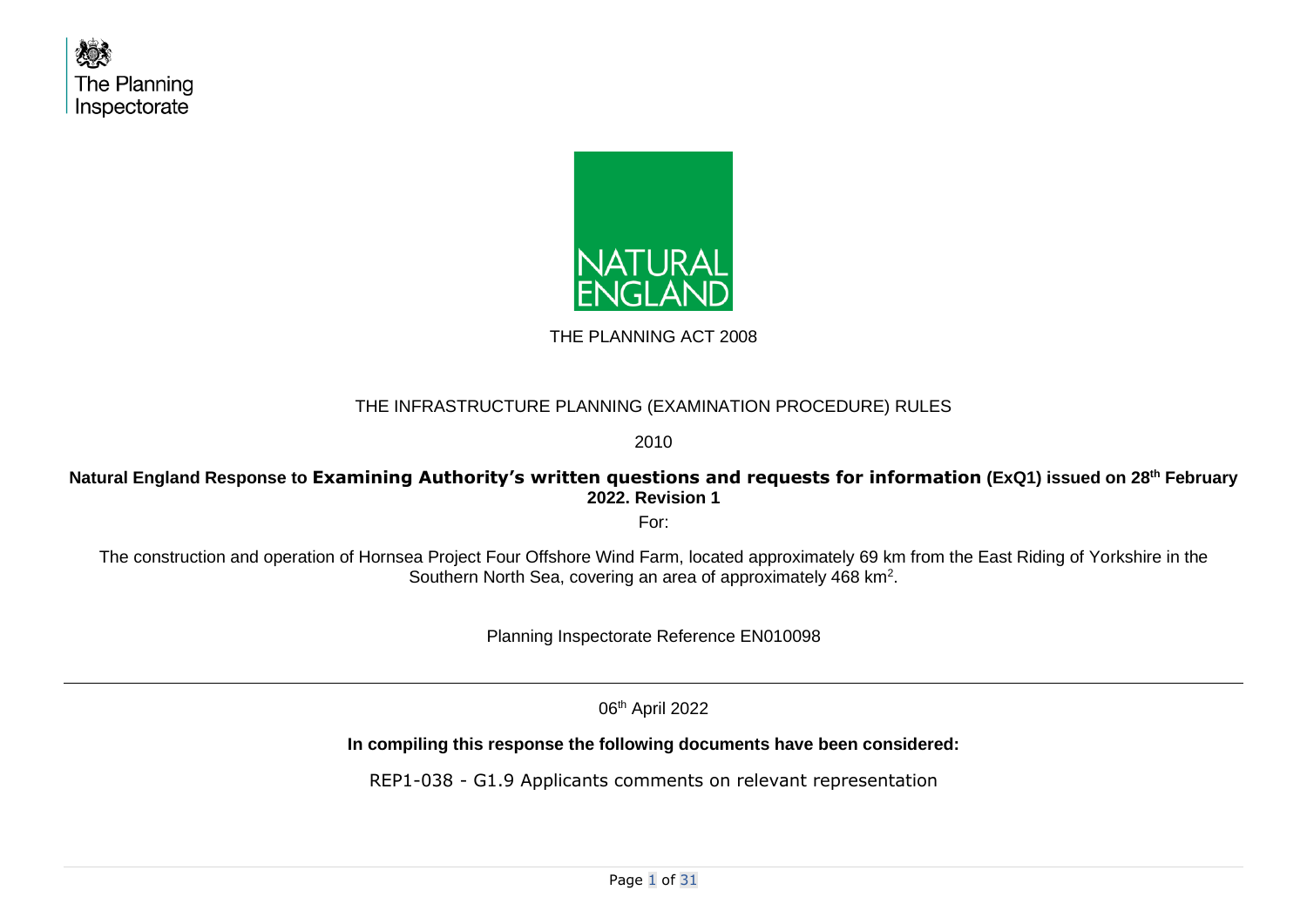

**Natural England have amended this document following Deadline 2 to update some question reference numbers. None of the text within our responses have been changed.** 

#### **The Examination Library**

References in these questions set out in square brackets (eg [APP-010]) are to documents catalogued in the Examination Library. The Examination Library can be obtained from the following link:

[https://infrastructure.planninginspectorate.gov.uk/wp-content/ipc/uploads/projects/EN010098/EN010098-000837-](https://infrastructure.planninginspectorate.gov.uk/wp-content/ipc/uploads/projects/EN010098/EN010098-000837-Hornsea%20Project%20Four%20Offshore%20Wind%20Farm%20Examination%20Library.pdf) [Hornsea%20Project%20Four%20Offshore%20Wind%20Farm%20Examination%20Library.pdf](https://infrastructure.planninginspectorate.gov.uk/wp-content/ipc/uploads/projects/EN010098/EN010098-000837-Hornsea%20Project%20Four%20Offshore%20Wind%20Farm%20Examination%20Library.pdf)

It will be updated as the Examination progresses.

#### **Citation of Questions**

Questions in this table should be cited by issue reference and question number. For example, 'BGC.1.1' refers to broad, general and cross-topic question 1 in this table.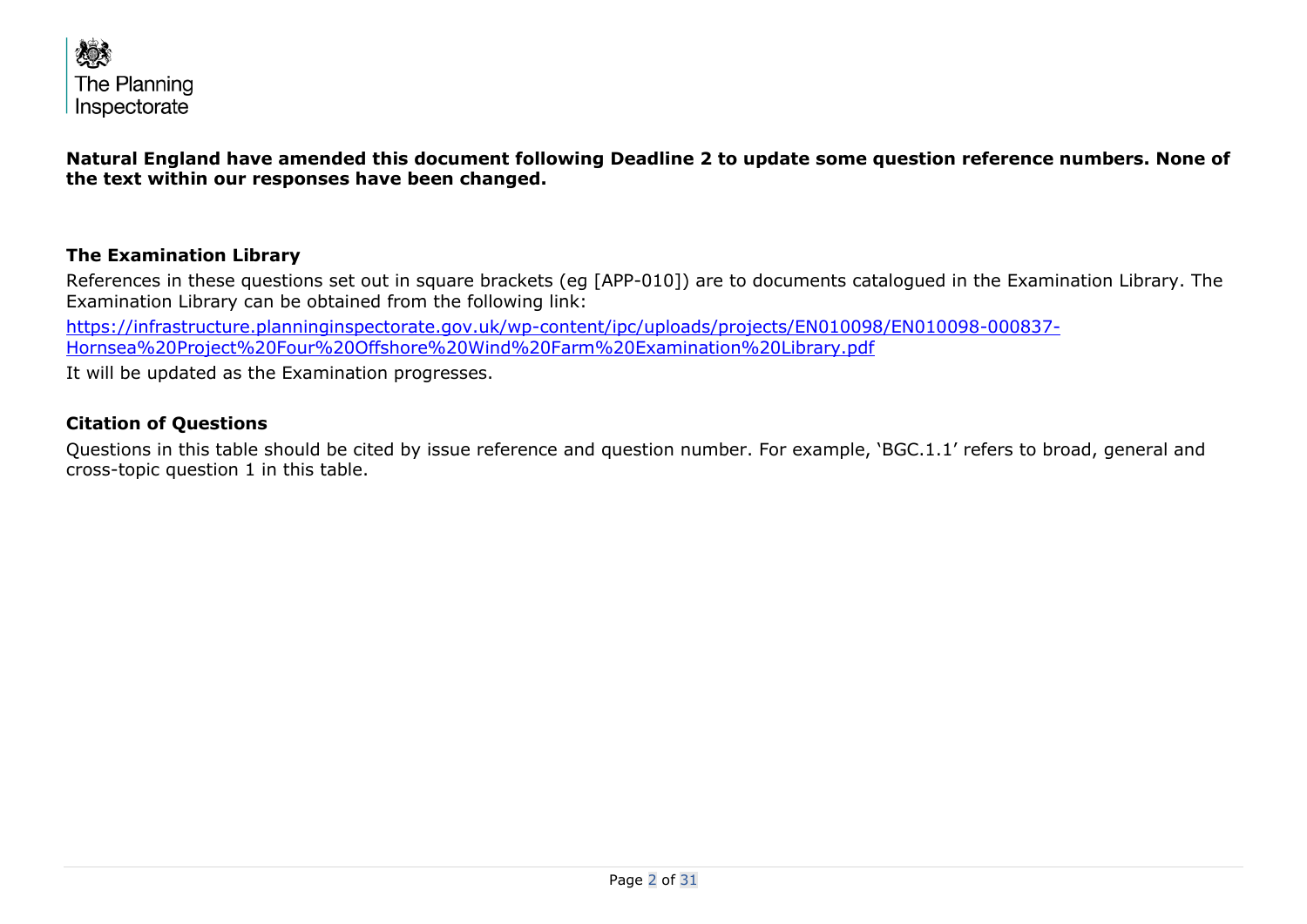

### **Index**

|                    | BGC Broad, General and Cross-Topic Questions  4  |
|--------------------|--------------------------------------------------|
| ES <b>De la po</b> | <b>Environmental Impact Assessment (EIA) and</b> |
|                    |                                                  |
| HE                 | <b>Historic Environment including Marine</b>     |
|                    | MC Marine and Coastal Geology, Oceanography      |
|                    |                                                  |
|                    | NAR Navigation and Radar (Marine and Air)  27    |
| <b>OE</b>          |                                                  |
|                    | PDS Proposed Development and Site Selection 30   |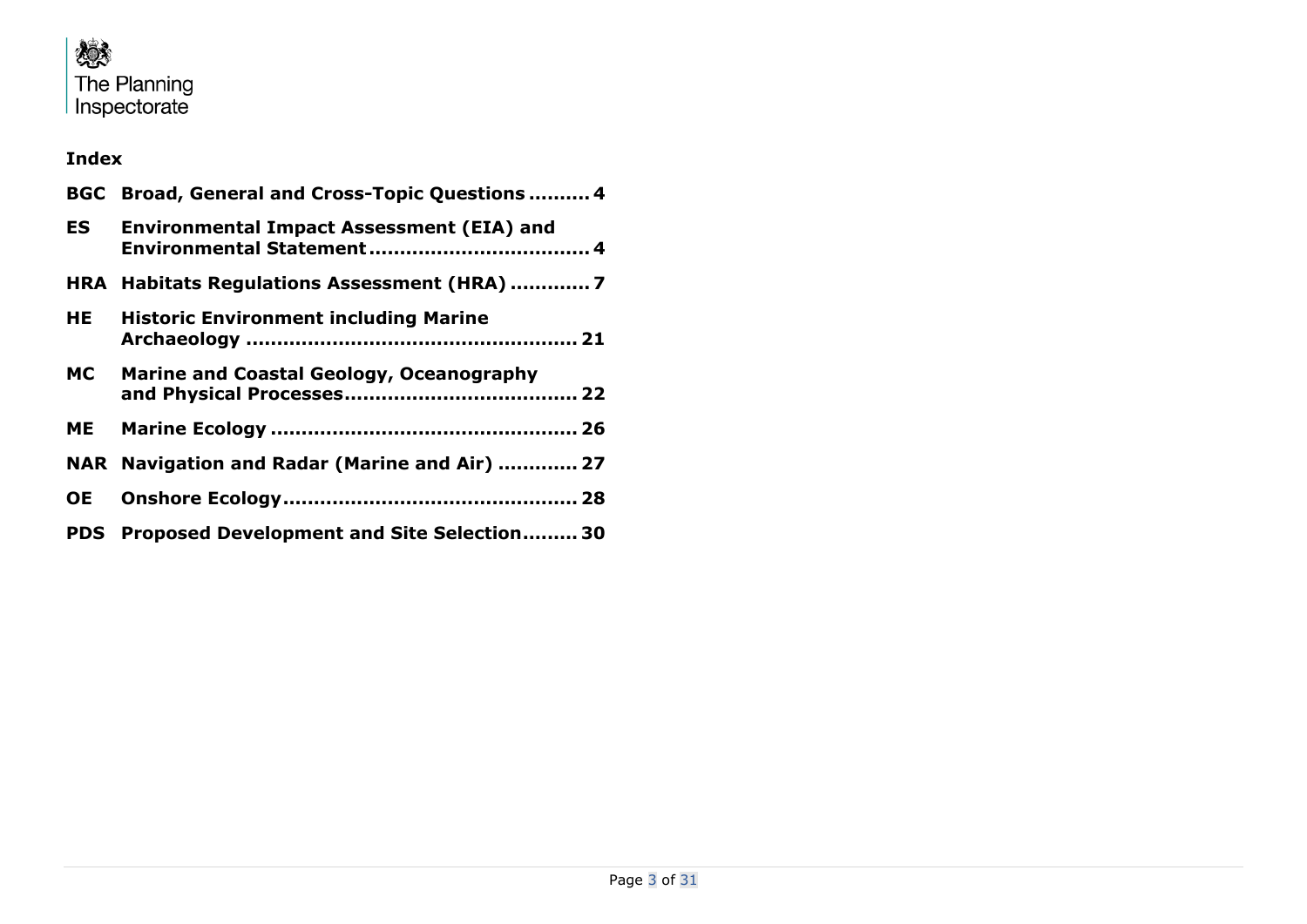<span id="page-3-0"></span>

| ExQ1                | Question<br>to:                                                          | QUESTION                                                                                                                                                                                                                                                                                                                                                                                                                                                                                    | <b>NE RESPONSE</b>                                                                                                                                                                                                                                                                                                                                                                                                                                                                                                                                                                                                                                   |  |
|---------------------|--------------------------------------------------------------------------|---------------------------------------------------------------------------------------------------------------------------------------------------------------------------------------------------------------------------------------------------------------------------------------------------------------------------------------------------------------------------------------------------------------------------------------------------------------------------------------------|------------------------------------------------------------------------------------------------------------------------------------------------------------------------------------------------------------------------------------------------------------------------------------------------------------------------------------------------------------------------------------------------------------------------------------------------------------------------------------------------------------------------------------------------------------------------------------------------------------------------------------------------------|--|
| <b>BGC</b>          |                                                                          | Broad, General and Cross-Topic Questions                                                                                                                                                                                                                                                                                                                                                                                                                                                    |                                                                                                                                                                                                                                                                                                                                                                                                                                                                                                                                                                                                                                                      |  |
|                     |                                                                          | How it is intended to use the land, alternatives and whether rights sought are legitimate, proportionate and necessary                                                                                                                                                                                                                                                                                                                                                                      |                                                                                                                                                                                                                                                                                                                                                                                                                                                                                                                                                                                                                                                      |  |
| <b>DCO</b><br>.1.17 | Applicant<br><b>ERYC</b><br>Natural<br>England                           | Article $36(2)(a)$<br>As currently drafted, this Article would allow the<br>removal of any hedgerows within the Order limits<br>AND any hedgerows specified in Schedule 10.<br>Applicant:<br>Should this be limited to those specified in<br>Schedule 10 and if not, why not?<br><b>ERYC and Natural England:</b><br>Do you have any concerns about the Applicant's<br>ability to be able to remove all hedgerows within<br>the Order limits AND any hedgerows specified in<br>Schedule 10? | Natural England feel this issue warrants further scrutiny, and we<br>were unable to go into the detail for this deadline, however from<br>our perspective, the focus of discussions within the technical<br>panels was on the removal of the hedgerows specified within<br>Schedule 10, rather than the removal of any hedgerows within<br>the order limits. We are concerned about the whole sale removal<br>of any hedgerows that the applicant wishes to removed, without<br>first understanding the importance of them for bats (and or<br>course biodiversity and other species that use them).<br>We would welcome ERYCs views on this matter. |  |
| <b>Schedules</b>    |                                                                          |                                                                                                                                                                                                                                                                                                                                                                                                                                                                                             |                                                                                                                                                                                                                                                                                                                                                                                                                                                                                                                                                                                                                                                      |  |
| <b>Requirements</b> |                                                                          |                                                                                                                                                                                                                                                                                                                                                                                                                                                                                             |                                                                                                                                                                                                                                                                                                                                                                                                                                                                                                                                                                                                                                                      |  |
| <b>ES</b>           | <b>Environmental Impact Assessment (EIA) and Environmental Statement</b> |                                                                                                                                                                                                                                                                                                                                                                                                                                                                                             |                                                                                                                                                                                                                                                                                                                                                                                                                                                                                                                                                                                                                                                      |  |
|                     | <b>Environmental Statement (ES)</b>                                      |                                                                                                                                                                                                                                                                                                                                                                                                                                                                                             |                                                                                                                                                                                                                                                                                                                                                                                                                                                                                                                                                                                                                                                      |  |
| ES.1.3              | Natural<br>England                                                       | <b>Breadth of magnitude categories</b><br>In its Relevant Representation [RR-029] Natural                                                                                                                                                                                                                                                                                                                                                                                                   | <b>Benthic</b><br>Natural England raised issues with the definition of minor and                                                                                                                                                                                                                                                                                                                                                                                                                                                                                                                                                                     |  |

<span id="page-3-1"></span>

| England<br>Applicant | In its Relevant Representation [RR-029], Natural<br>of magnitude used in the benthic and intertidal<br>habitats assessment are very broad with no<br>suitable incremental step between 'minor' and<br>'moderate'. It suggests that this may result in the | Natural England raised issues with the definition of minor and<br>England expresses concern that that the definitions   moderate magnitude within the benthic and intertidal ecology<br>chapter. The terms used are too broad and without a suitable<br>incremental step between minor and moderate. For example, an<br>impact of permanent nature but over a minority of the<br>site/receptor doesn't fit into either category well. |
|----------------------|-----------------------------------------------------------------------------------------------------------------------------------------------------------------------------------------------------------------------------------------------------------|---------------------------------------------------------------------------------------------------------------------------------------------------------------------------------------------------------------------------------------------------------------------------------------------------------------------------------------------------------------------------------------------------------------------------------------|
|                      | underestimation of impacts. Which impacts does<br>Natural England believe may have been<br>underestimated? Could Natural England also                                                                                                                     | In these cases, the true impact potentially gets lost because the<br>step between the minor and moderate magnitude definitions is<br>too large and the lower magnitude is always chosen. This had led                                                                                                                                                                                                                                 |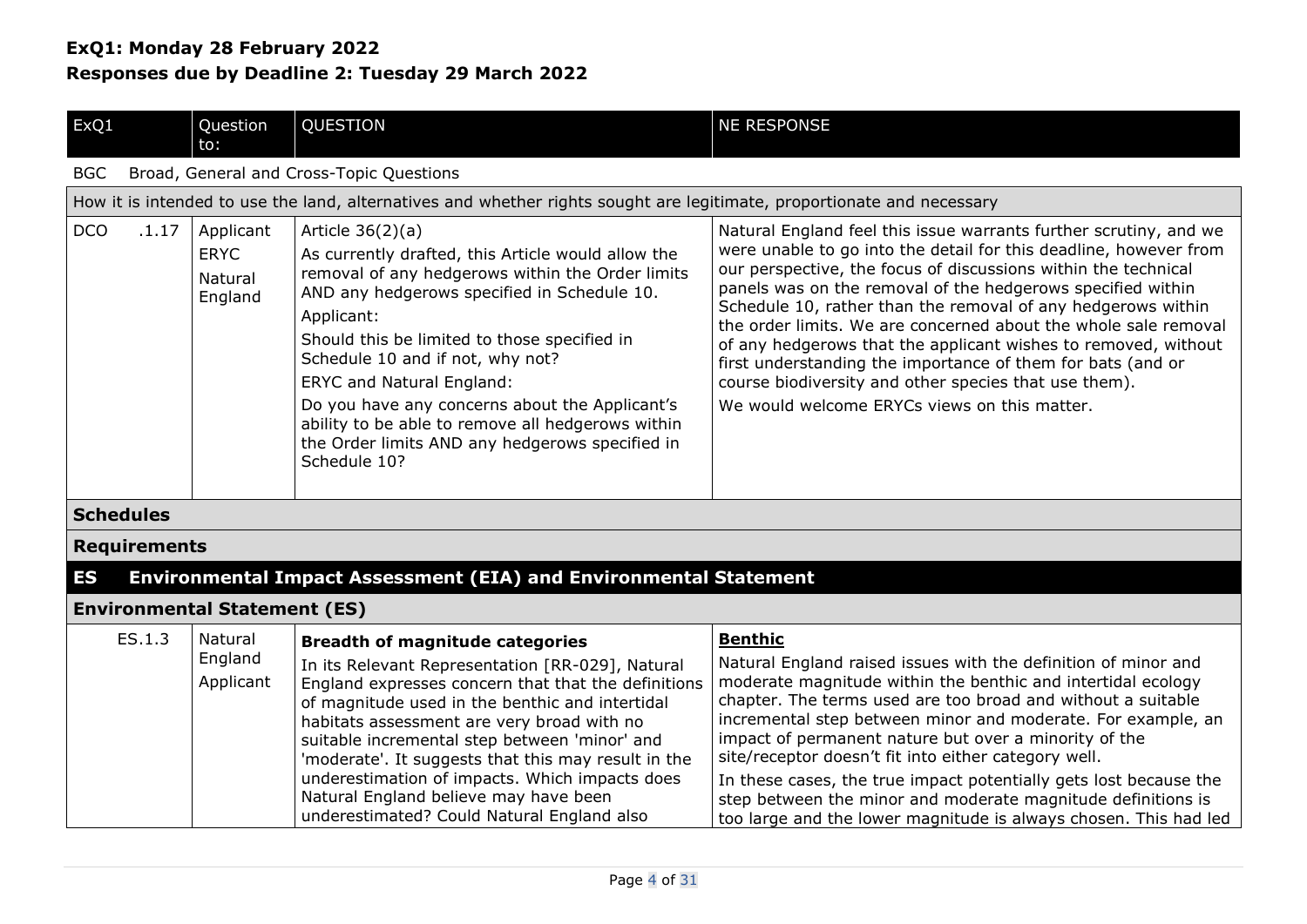| confirm whether this concern is restricted to that | to numerous examples where impacts are likely to be                                                                                                                                                                                                                                                                                                                                                                                                                                                                                                              |
|----------------------------------------------------|------------------------------------------------------------------------------------------------------------------------------------------------------------------------------------------------------------------------------------------------------------------------------------------------------------------------------------------------------------------------------------------------------------------------------------------------------------------------------------------------------------------------------------------------------------------|
| Chapter of the ES, or if it is of broader concern. | underestimated.                                                                                                                                                                                                                                                                                                                                                                                                                                                                                                                                                  |
|                                                    |                                                                                                                                                                                                                                                                                                                                                                                                                                                                                                                                                                  |
|                                                    | This concern is most related to the following Benthic impacts<br>• Temporary habitat disturbance (in the Hornsea Four array<br>area and offshore ECC) from construction activities (BIE-<br>$C-1)$<br>Long-term habitat loss/ change from the presence of<br>foundations, scour protection and cable protection (BIE-O-<br>8).<br>Colonisation of the WTGs and scour/ cable protection may<br>affect benthic ecology and biodiversity (BIE-O-9).<br>Temporary habitat disturbance from decommissioning of<br>foundations, cables and rock protection (BIE-D-15). |
|                                                    | Furthermore, all of these impacts are given a conclusion of slight<br>(not significant) effect within the matrix to assess the<br>significance, even when the matrix itself gave a range of slight or<br>moderate, further diluting the impact.                                                                                                                                                                                                                                                                                                                  |
|                                                    | <b>Fish and Shellfish</b>                                                                                                                                                                                                                                                                                                                                                                                                                                                                                                                                        |
|                                                    | A similar concern is apparent in the Fish and Shellfish chapter<br>where there is no suitable incremental description between<br>'minor' or 'moderate' magnitude, resulting in likely<br>underestimation of impacts.                                                                                                                                                                                                                                                                                                                                             |
|                                                    | Examples where this is of most concern include;<br>• Direct damage (e.g. crushing) and disturbance to mobile<br>demersal and pelagic fish and shellfish species arising<br>from construction activities (FSE-C-1)<br>Long term loss of habitat due to the presence of turbine<br>foundations, scour protection and cable protection (FSE-<br>$O-6$ )<br>Increased hard substrate and structural complexity as a<br>result of the introduction of turbine foundations, scour<br>protection and cable protection (FSE-O-7)                                         |
|                                                    | Temporary localised increases in SSC and smothering<br>$(FSE-C-2)$                                                                                                                                                                                                                                                                                                                                                                                                                                                                                               |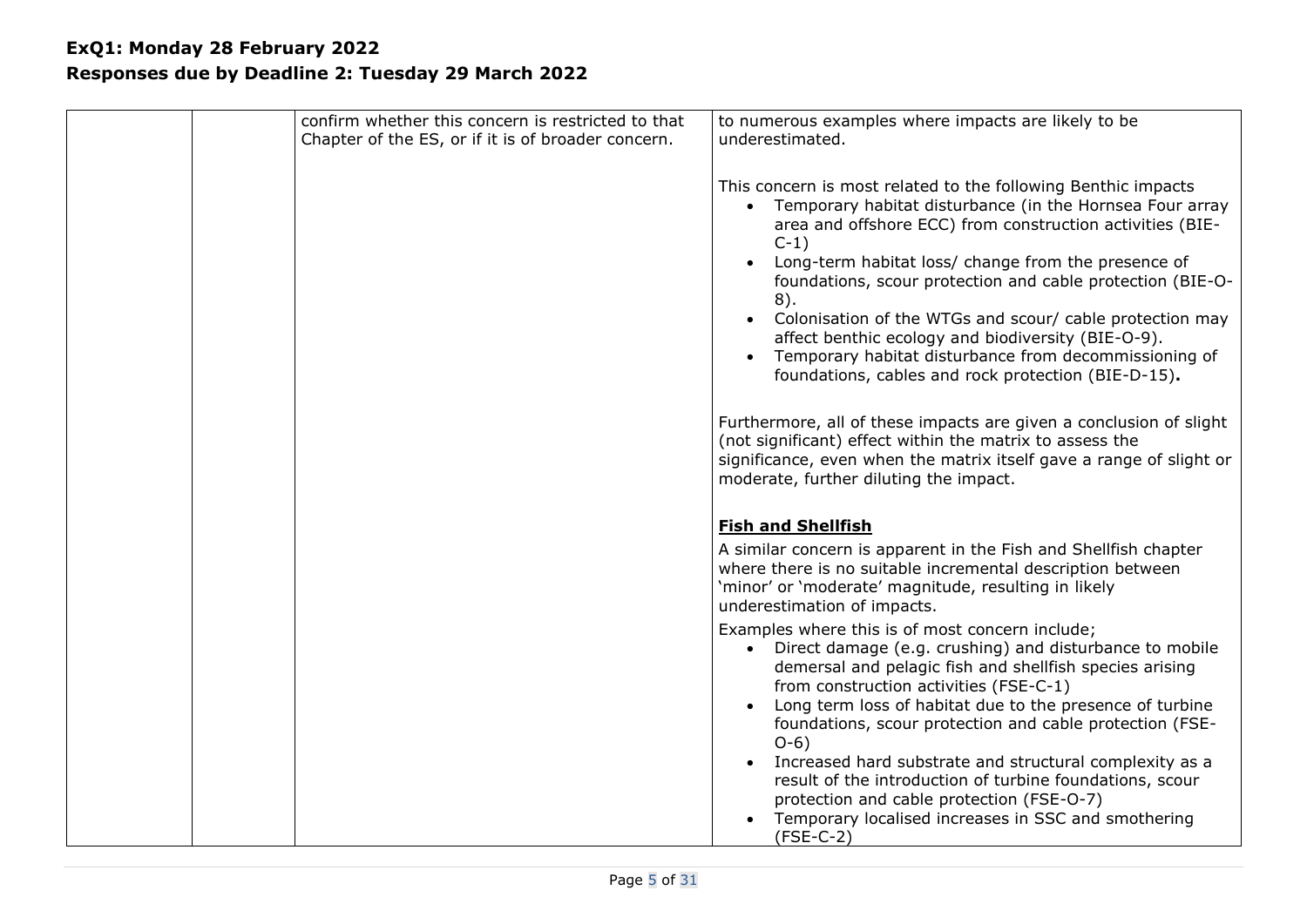| ES.1.7                  | Applicant<br>Natural<br>England<br><b>MMO</b><br>Royal<br>Society for<br>the<br>Protection<br>of Birds<br>(RSPB) | <b>Dudgeon and Sheringham Shoal Extension</b><br>In light of the Secretary of State's Norfolk<br>Vanguard decision letter and the publication of the<br>proposed Dudgeon and Sheringham Shoal<br>Extension projects' Preliminary Environmental<br>Impact Report (PEIR) on 29 April 2021, are any<br>changes needed to the cumulative assessment,<br>given that some topics were screened out at the<br>time of the assessment due to low data<br>confidence? | Mortality, injury, behavioural changes and auditory<br>masking arising from noise and vibration (FSE-C-4)<br><b>Marine mammals</b><br>Upon review of the definitions of magnitude in the marine<br>mammal environmental statement chapter (APP-016), we<br>consider that the definitions of moderate and minor magnitude<br>are very similar with minimal material change between them (the<br>reverse scenario to Benthic and fish). We advise that they are<br>reviewed and amended to make clearer the differences between<br>the definitions, to provide a clear incremental step between<br>them.<br>The impact assessments should then be reviewed to identify if<br>the changes to the definitions of magnitude would have a<br>material change on the outcome of the assessments.<br>Natural England are not aware of any changes needing to be<br>made to the cumulative assessment. Additional receptors do not<br>need to be added back in. |
|-------------------------|------------------------------------------------------------------------------------------------------------------|--------------------------------------------------------------------------------------------------------------------------------------------------------------------------------------------------------------------------------------------------------------------------------------------------------------------------------------------------------------------------------------------------------------------------------------------------------------|--------------------------------------------------------------------------------------------------------------------------------------------------------------------------------------------------------------------------------------------------------------------------------------------------------------------------------------------------------------------------------------------------------------------------------------------------------------------------------------------------------------------------------------------------------------------------------------------------------------------------------------------------------------------------------------------------------------------------------------------------------------------------------------------------------------------------------------------------------------------------------------------------------------------------------------------------------|
| <b>Management plans</b> |                                                                                                                  |                                                                                                                                                                                                                                                                                                                                                                                                                                                              |                                                                                                                                                                                                                                                                                                                                                                                                                                                                                                                                                                                                                                                                                                                                                                                                                                                                                                                                                        |
|                         |                                                                                                                  | Without prejudice derogation and compensation documents                                                                                                                                                                                                                                                                                                                                                                                                      |                                                                                                                                                                                                                                                                                                                                                                                                                                                                                                                                                                                                                                                                                                                                                                                                                                                                                                                                                        |
| ES.1.23                 | Applicant                                                                                                        | <b>Compensation site selection</b>                                                                                                                                                                                                                                                                                                                                                                                                                           | Natural England consider that compensation measures should be                                                                                                                                                                                                                                                                                                                                                                                                                                                                                                                                                                                                                                                                                                                                                                                                                                                                                          |
|                         | Natural<br>England<br><b>RSPB</b>                                                                                | The Compensation Project Description [APP-057]<br>notes that further site selection information is<br>provided in the Derogation Information documents.<br>However, while addressing site selection criteria,<br>these appear to fall short of identifying sites that                                                                                                                                                                                        | well defined at the point of application. Appendix C of our<br>Relevant Representation submission [RR-029] included a<br>checklist of those aspects of compensatory measures that we<br>consider need to be described in detail when developers are<br>submitting or updating applications where impacts on MPAs are                                                                                                                                                                                                                                                                                                                                                                                                                                                                                                                                                                                                                                   |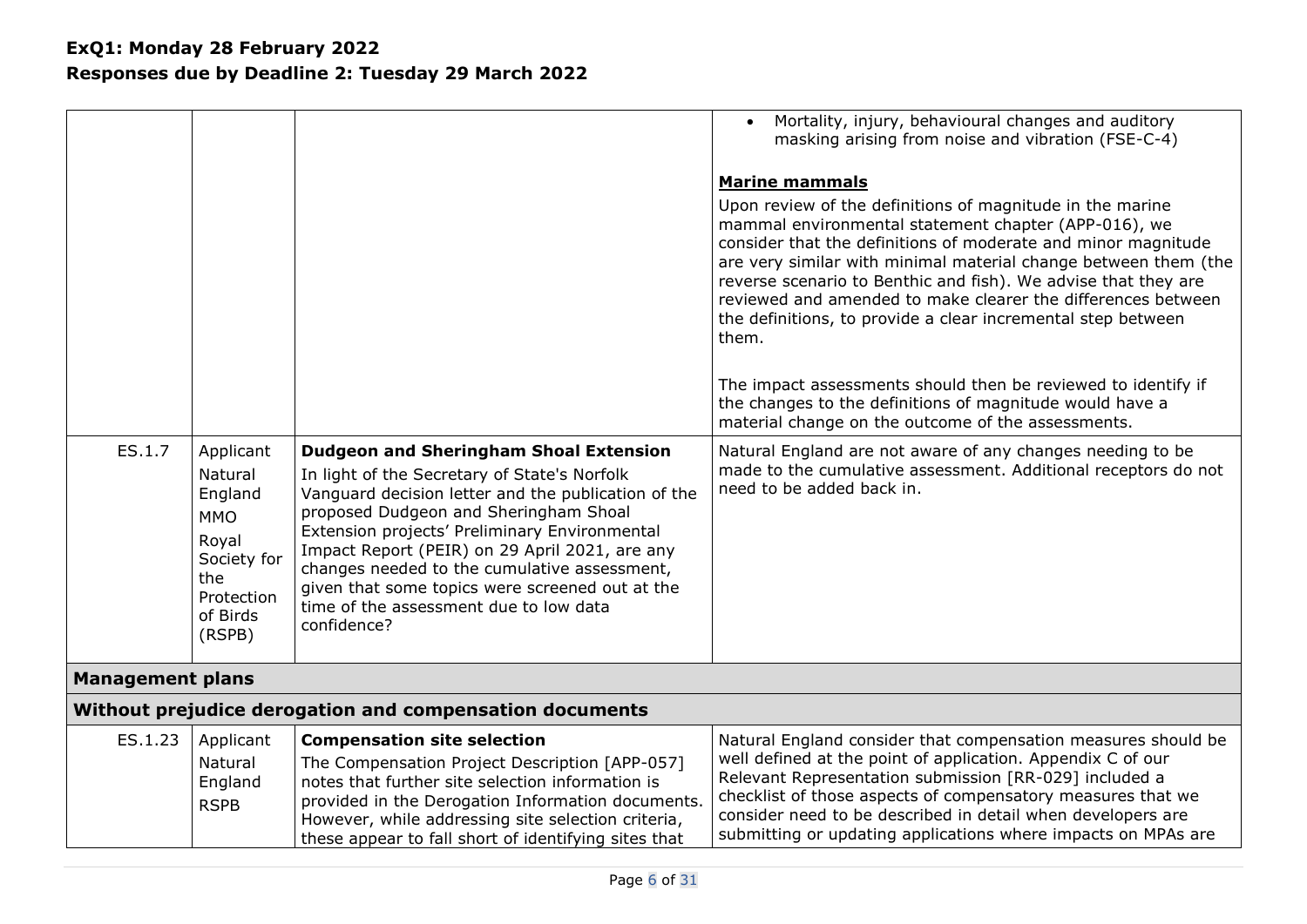<span id="page-6-0"></span>

|                |                                                                                                           | could be secured, should they be deemed<br>necessary.<br>In the light of the SoS's decision on the Norfolk<br>Boreas and Norfolk Vanguard projects, and in<br>particular the requests for evidence of the location<br>and deliverability of the proposed compensation<br>measures (notably in relation to the kittiwake<br>interest feature of the Flamborough and Filey Coast<br>Special Protection Area (SPA), is further<br>assessment (EIA) required? If so, how will this be<br>addressed in the ES and on what timescale, noting<br>the Secretary of State's indications of an<br>expectation that such matters, if required, should<br>in future be dealt with in Examination? If not, why<br>not? | anticipated. Whilst not exhaustive, it lists key areas where<br>sufficient detail is needed to allow the Secretary of State to<br>determine the case with confidence that appropriate<br>compensatory measures can be secured if required. These<br>include:<br>a) What, where, when: clear and detailed statements regarding<br>the location and design of the proposal.<br>c) For measures on land, demonstrate that on ground<br>construction deliverability is secured and not just the<br>requirement to deliver in the DCO e.g. landowner agreement is in<br>place. For measures at sea, demonstrate that measures have<br>been secured e.g. agreements with other sea or seabed users.<br>We consider this information should be presented at application,<br>and fully considered through the Examination. |
|----------------|-----------------------------------------------------------------------------------------------------------|-----------------------------------------------------------------------------------------------------------------------------------------------------------------------------------------------------------------------------------------------------------------------------------------------------------------------------------------------------------------------------------------------------------------------------------------------------------------------------------------------------------------------------------------------------------------------------------------------------------------------------------------------------------------------------------------------------------|--------------------------------------------------------------------------------------------------------------------------------------------------------------------------------------------------------------------------------------------------------------------------------------------------------------------------------------------------------------------------------------------------------------------------------------------------------------------------------------------------------------------------------------------------------------------------------------------------------------------------------------------------------------------------------------------------------------------------------------------------------------------------------------------------------------------|
| ES.1.25        | Applicant<br>Natural<br>England<br><b>MMO</b><br><b>RSPB</b><br><b>ERYC</b><br>East<br>Suffolk<br>Council | <b>Environmental assessment of compensation</b><br>measure sites<br>Given the lack of refinement of possible sites for<br>the proposed compensation measures, how reliable<br>is the assessment of likely environmental effects<br>set out in the ES [APP-057] for them? Please<br>explain your reasoning.                                                                                                                                                                                                                                                                                                                                                                                                | Without an appropriate level of detail being provided on the<br>locations and implementation methods of the proposed<br>compensation, we are not able to comment meaningfully on the<br>likely environmental effects.                                                                                                                                                                                                                                                                                                                                                                                                                                                                                                                                                                                              |
|                |                                                                                                           | <b>HRA</b> Habitats Regulations Assessment (HRA)                                                                                                                                                                                                                                                                                                                                                                                                                                                                                                                                                                                                                                                          |                                                                                                                                                                                                                                                                                                                                                                                                                                                                                                                                                                                                                                                                                                                                                                                                                    |
| <b>HRA.1.1</b> | Applicant                                                                                                 | <b>European site citations</b><br>Natural England's Relevant Representation [RR-<br>029] notes that the formal citations and<br>conservation objectives for European sites are live<br>documents that are updated on a regular basis to<br>incorporate the most up to date evidence.<br>Nevertheless, it is important that the documents<br>on which the Examination concludes are 'fixed'                                                                                                                                                                                                                                                                                                                | Citation documents are fixed at the time of<br>classification/designation of the site and the high-level<br>conservation objectives for the site remain constant. These can<br>be considered "fixed" at any time.<br>Natural England's Conservation Advice Packages (including<br>Supplementary Advice on Conservation Objectives and Advice on<br>Operations) are updated on a more regular basis, with<br>publication windows in March and September. We therefore                                                                                                                                                                                                                                                                                                                                               |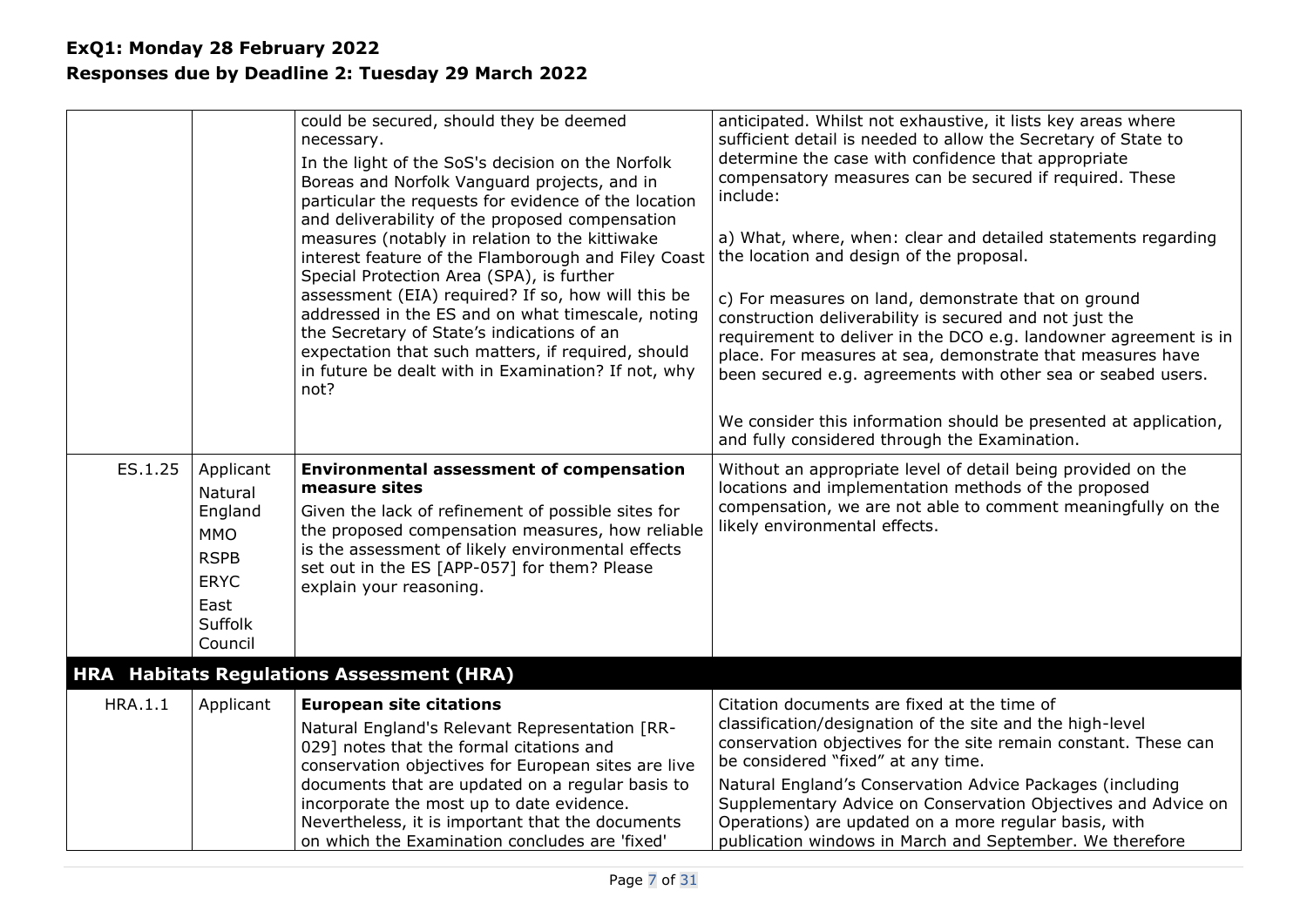|                |                                                  | before its completion, so that the SoS and others<br>are aware of the version used. Could the Applicant<br>please confirm an arrangement for ensuring that<br>this is the case and how the appropriate<br>information would be provided in an Examination<br>document at the appropriate time (ideally this<br>should be prior to the issue of the Report on the<br>Implications for European Sites by the Examining<br>Authority on 28 July 2022). | recommend that this information is taken as fixed from April<br>2022.                                                                                                                                                                                                              |
|----------------|--------------------------------------------------|-----------------------------------------------------------------------------------------------------------------------------------------------------------------------------------------------------------------------------------------------------------------------------------------------------------------------------------------------------------------------------------------------------------------------------------------------------|------------------------------------------------------------------------------------------------------------------------------------------------------------------------------------------------------------------------------------------------------------------------------------|
| <b>HRA.1.2</b> | Applicant<br>Natural                             | <b>Research findings</b><br>The Report to Inform the Appropriate Assessment                                                                                                                                                                                                                                                                                                                                                                         | Marine processes<br>Carpenter, J. R., Merckelbach, L., Callies, U., Clark, S.,                                                                                                                                                                                                     |
|                | England<br><b>RSPB</b><br><b>The</b><br>Wildlife | (RIAA) [APP-174] draws extensively on guidance,<br>technical reports and published scientific papers,<br>with the list summarised in Part 8 of the RIAA.<br>Given the currency and dynamic nature of the                                                                                                                                                                                                                                            | Gaslikova, L., and Baschek, B. (2016). Potential impacts of<br>offshore wind farms on North Sea stratification. PloS one 11,<br>e0160830                                                                                                                                           |
|                | <b>Trusts</b>                                    | topics considered, have any relevant references<br>been published subsequently that should be taken<br>into account in the HRA, and, if so, what are they<br>and might they change the outcome materially?                                                                                                                                                                                                                                          | In addition to this Natural England have provided 2 additional<br>references in answering ExQ MC.1.12 in relation to the<br>Flamborough Front.                                                                                                                                     |
|                |                                                  |                                                                                                                                                                                                                                                                                                                                                                                                                                                     | Ornithology                                                                                                                                                                                                                                                                        |
|                |                                                  |                                                                                                                                                                                                                                                                                                                                                                                                                                                     | Buckingham, L., Bogdanova, M.I., Green, J.A., Dunn, R.E. et al.<br>(2022). Interspecific variation in non-breeding aggregation: a<br>multi-colony tracking study of two sympatric seabirds. Marine<br>Ecology Progress Series, 684: 181-<br>197. https://doi.org/10.3354/meps13960 |
|                |                                                  |                                                                                                                                                                                                                                                                                                                                                                                                                                                     | This recent paper investigates non-breeding distributions, and<br>the extent of population aggregations, in guillemot and razorbill<br>from 11 colonies around the northern UK. These are two of the<br>focal species of the Hornsea 4 EIA and HRA. This research                  |
|                |                                                  |                                                                                                                                                                                                                                                                                                                                                                                                                                                     | provides insights into the mixing of birds from different breeding<br>colonies outside of the breeding season. This is particularly<br>relevant considering the large numbers of guillemot and razorbill<br>found in the Hornsea 4 project area in August and September,           |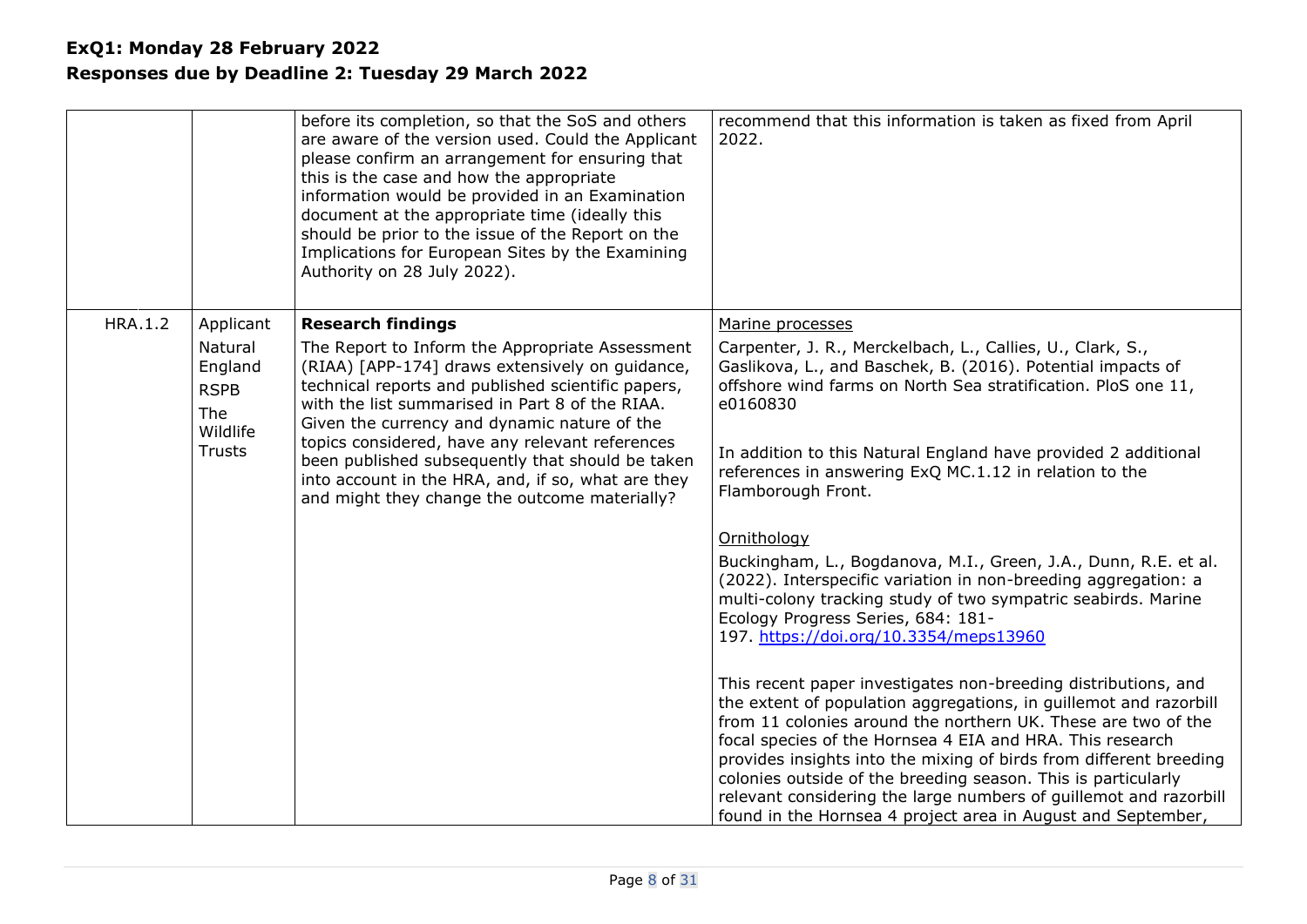|                |                                 |                                                                                                                                                                                                                                                                                                                                                                                                                                                                                                                                                                                                         | and concerns surrounding apportioning of impacts to FFC SPA at<br>this time.                                                                                                                                                                                                                                                                                                                                                                                                                                                                                                                                                                                                                                                                                                                                                                                                                                                                                                                                                                                                                                                                                              |
|----------------|---------------------------------|---------------------------------------------------------------------------------------------------------------------------------------------------------------------------------------------------------------------------------------------------------------------------------------------------------------------------------------------------------------------------------------------------------------------------------------------------------------------------------------------------------------------------------------------------------------------------------------------------------|---------------------------------------------------------------------------------------------------------------------------------------------------------------------------------------------------------------------------------------------------------------------------------------------------------------------------------------------------------------------------------------------------------------------------------------------------------------------------------------------------------------------------------------------------------------------------------------------------------------------------------------------------------------------------------------------------------------------------------------------------------------------------------------------------------------------------------------------------------------------------------------------------------------------------------------------------------------------------------------------------------------------------------------------------------------------------------------------------------------------------------------------------------------------------|
|                |                                 |                                                                                                                                                                                                                                                                                                                                                                                                                                                                                                                                                                                                         | The tracking included is largely limited to Scottish colonies, with<br>no birds tracked from FFC SPA during the non-breeding season.<br>However, the core colony distributions for both species over two<br>years did not overlap with the Hornsea 4 area during mid-August<br>to mid-September, or even later in the year. This suggests that it<br>is unlikely that birds from the more northerly SPAs reach and use<br>the Hornsea 4 area in August and September. The birds present<br>in the Hornsea 4 area at this time are therefore likely to be<br>dominated by those from the relatively nearby FFC SPA. This<br>reinforces Natural England's concerns relating to the weighted<br>apportioning approach used by the Applicant for guillemot during<br>the non-breeding season, as the assessment removes the<br>emphasis from the impacts on birds that are likely to be from<br>FFC SPA at a vulnerable lifecycle stage. We consider that the<br>potential impacts are presently being underestimated.<br>Marine mammals<br>We consider that there are no new relevant references that have<br>been published since the RiAA that would materially change the |
| <b>HRA.1.4</b> | Applicant<br>Natural<br>England | Grey seal interest of the Noordzeekustzone<br><b>SAC</b><br>The screening matrices [APP-169] and screening<br>report [APP-168] identify potential Likely<br>Significant Effects in relation to the grey seal<br>interest of the Noordzeekustzone SAC<br>(Netherlands). However, this does not appear to be<br>considered in the integrity matrices [APP-170]<br>alongside other transboundary grey seal sites.<br>Should it have been included in the analysis<br>reported in integrity matrix 9? If so, is a<br>reassessment necessary? If it is, when will this be<br>submitted into the Examination? | outcome.<br>The Applicant has submitted revised RIAA integrity matrices at<br>Deadline 1 [REP1-013]. The revised RIAA integrity matrices now<br>include Noordzeekustzone SAC (in integrity matrix 9). We<br>consider that the inclusion of this site in the matrix and the<br>accompanying assessment text is sufficient to address the<br>concerns raised (although we defer to the Dutch authorities on<br>this site).                                                                                                                                                                                                                                                                                                                                                                                                                                                                                                                                                                                                                                                                                                                                                  |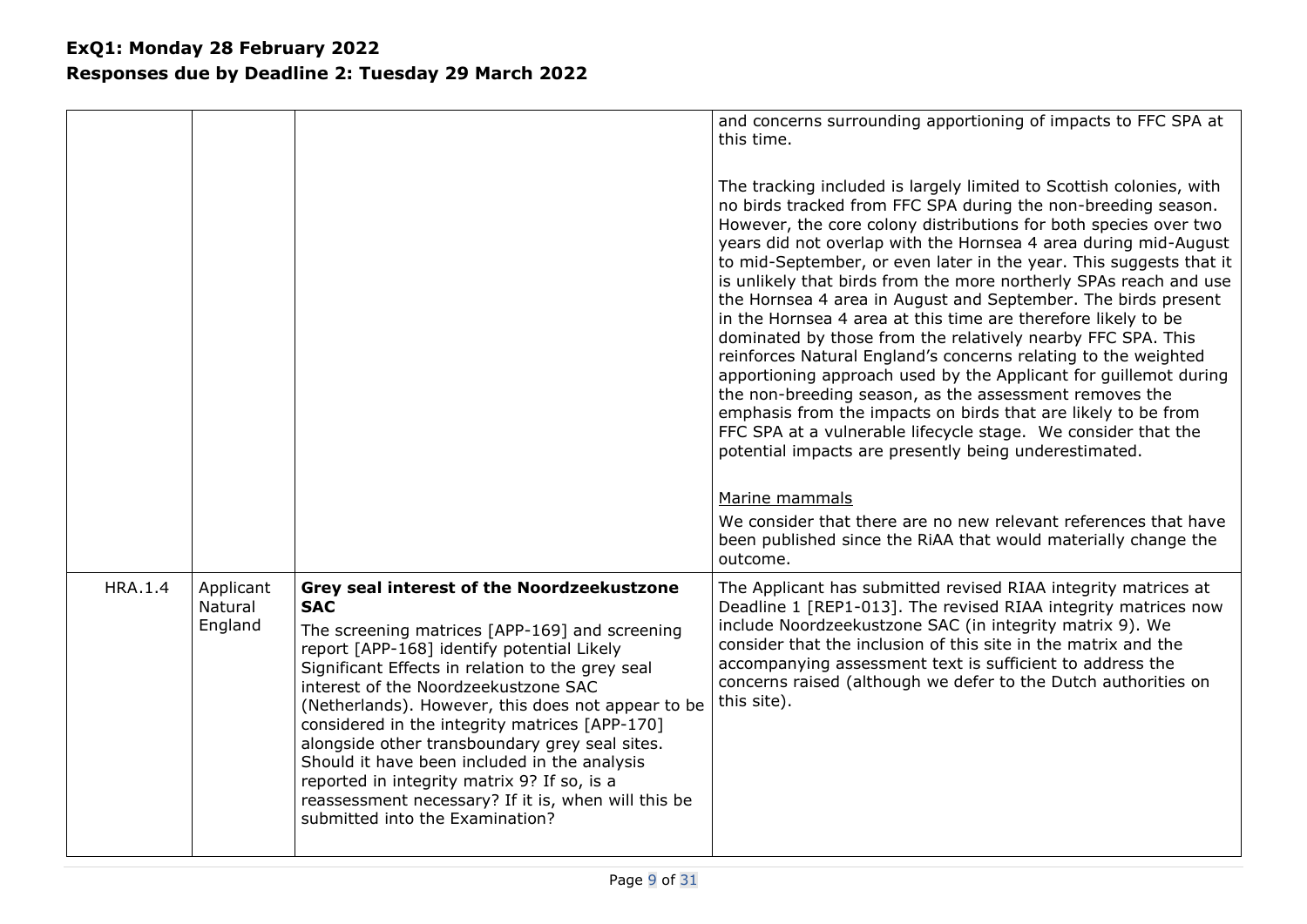| <b>HRA.1.5</b> | Applicant<br>Natural<br>England | <b>Screening</b><br>Natural England's relevant representation advises<br>that Flamborough Head SAC, Humber Estuary SAC,<br>SPA and Ramsar site, and the Southern North Sea<br>SAC should be screened in for assessment due to<br>the potential for Likely Significant Effects arising<br>from changes to physical processes, and in the<br>case of the Southern North Sea SAC, changes to<br>the hydrodynamic regime and sediment transport<br>regime. Drawing on responses to other questions<br>around physical processes including the<br>assessment of the Flamborough Front, can the<br>Applicant provide an updated screening<br>assessment of these matters or justification as to<br>why this is not necessary?<br>Can Natural England provide a view on whether<br>any progress made in these areas has affected its<br>position on the screening of Likely Significant<br>Effects in these matters? | Natural England has not yet seen any additional information,<br>therefore our advice remains unchanged. However, we note that<br>the applicant is intending to submit a supplementary report at<br>Deadline 3. We note that there will be insufficient time ahead of<br>the Issue Specific Hearings for us to review this submission, so<br>we will aim to provide written feedback at Deadline 4. However,<br>we note that this will only leave approximately two weeks to<br>review and therefore Deadline 5 may be more realistic.<br>Although we welcome this supplementary information, we also<br>note that these areas of concern are particularly data poor, and<br>that consequently this additional information may not be<br>sufficiently conclusive to allow impacts to these designated sites<br>to be screened out. |
|----------------|---------------------------------|---------------------------------------------------------------------------------------------------------------------------------------------------------------------------------------------------------------------------------------------------------------------------------------------------------------------------------------------------------------------------------------------------------------------------------------------------------------------------------------------------------------------------------------------------------------------------------------------------------------------------------------------------------------------------------------------------------------------------------------------------------------------------------------------------------------------------------------------------------------------------------------------------------------|-----------------------------------------------------------------------------------------------------------------------------------------------------------------------------------------------------------------------------------------------------------------------------------------------------------------------------------------------------------------------------------------------------------------------------------------------------------------------------------------------------------------------------------------------------------------------------------------------------------------------------------------------------------------------------------------------------------------------------------------------------------------------------------------------------------------------------------|
| <b>HRA.1.6</b> | Applicant<br>Natural<br>England | Assessment of effects in relation to marine<br>mammal qualifying features<br>Could Natural England please expand on the<br>further information required in order to inform the<br>assessment of Likely Significant Effects on harbour<br>seal in The Wash and North Norfolk Coast SAC<br>from vessel collision risk?<br>Could the Applicant please address the points<br>raised by Natural England on:<br>Likely Significant Effects on harbour seal in The<br>Wash and North Norfolk Coast SAC from vessel<br>collision risk;<br>the worst-case scenario assessed in relation to<br>simultaneous and concurrent piling; and<br>the in-combination assessment tiers and<br>inclusion of seismic surveys?                                                                                                                                                                                                      | Natural England requests information on:<br>Location of ports for construction, and operation and<br>maintenance;<br>Anticipated vessel transit routes;<br>Baseline vessel density along these routes;<br>Vessel density taking into account the addition of project<br>vessels;<br>Seal densities along the routes and an estimate of number<br>of individuals that may be impacted<br>to inform the assessment of LSE on harbour seal in The Wash<br>and North Norfolk Coast SAC from vessel collision risk.<br>If the final locations of the ports and routes have not been<br>determined, then the likely options should be detailed. Each<br>option should be presented with a high-level assessment of the<br>impact of each option relative to the others.                                                                 |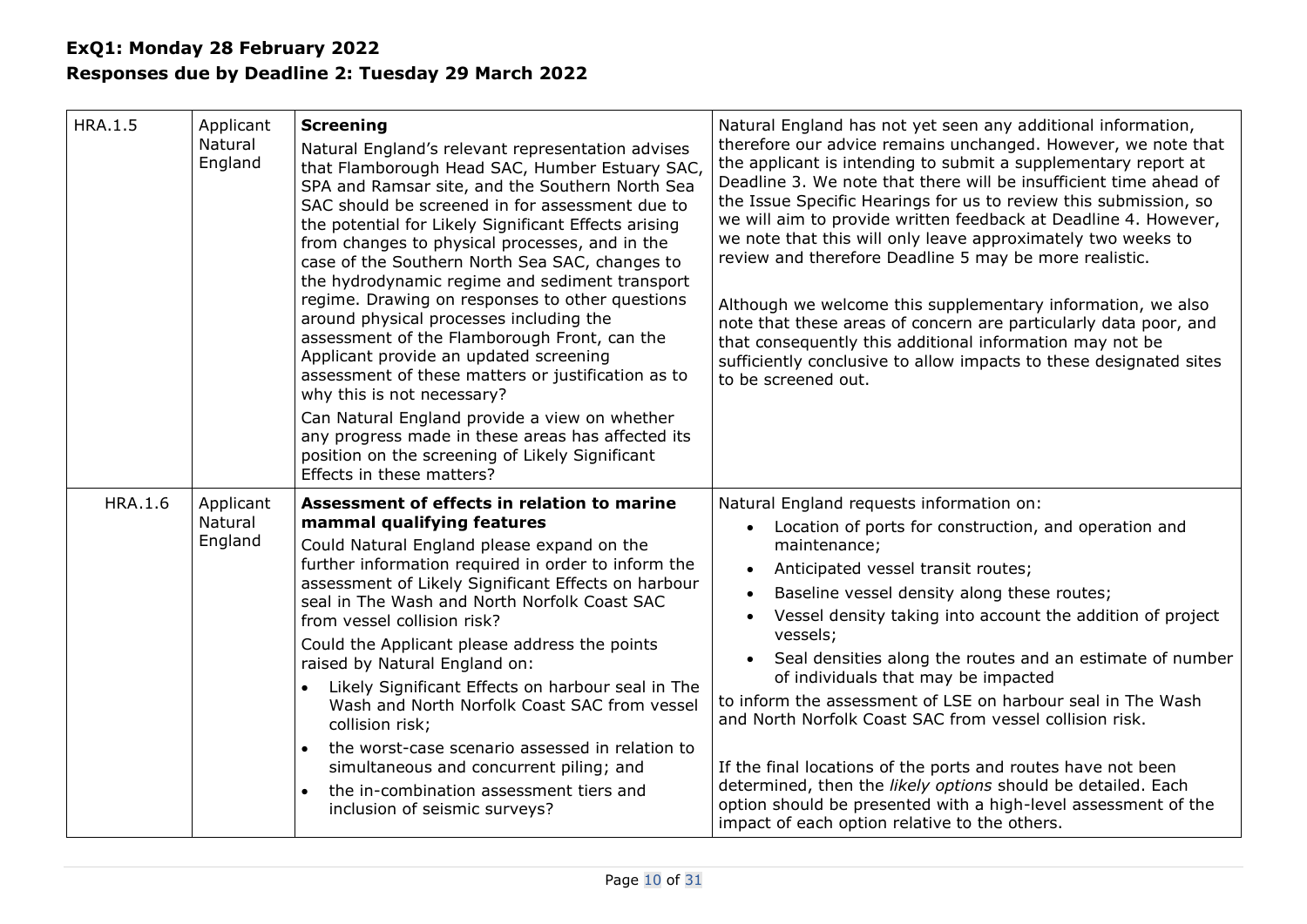|                |                                                                              | (If not fully addressed in the Applicant's Deadline 1<br>response to Relevant Representations.)                                                                                                                                                                                                                                                                                                                                                                                                                                                                                                                                                                                                                                                                                                |                                                                                                                                                                                                                                                                                                                                                                                                                                                                                                                                                                                                                                                                                                                                                                                                                                                                                                                                                                                                                                             |
|----------------|------------------------------------------------------------------------------|------------------------------------------------------------------------------------------------------------------------------------------------------------------------------------------------------------------------------------------------------------------------------------------------------------------------------------------------------------------------------------------------------------------------------------------------------------------------------------------------------------------------------------------------------------------------------------------------------------------------------------------------------------------------------------------------------------------------------------------------------------------------------------------------|---------------------------------------------------------------------------------------------------------------------------------------------------------------------------------------------------------------------------------------------------------------------------------------------------------------------------------------------------------------------------------------------------------------------------------------------------------------------------------------------------------------------------------------------------------------------------------------------------------------------------------------------------------------------------------------------------------------------------------------------------------------------------------------------------------------------------------------------------------------------------------------------------------------------------------------------------------------------------------------------------------------------------------------------|
| <b>HRA.1.8</b> | Natural<br>England<br><b>RSPB</b><br><b>The</b><br>Wildlife<br><b>Trusts</b> | In-combination assessment for kittiwake<br>Do Natural England and the other nature<br>conservation bodies agree with the approach used<br>in compiling the RIAA [APP-167] that the<br>contribution to the losses of the kittiwake feature<br>of the Flamborough and Filey Coast SPA as a result<br>of the Hornsea Three project is compensated for<br>and that the project's contribution to an in-<br>combination assessment can therefore be<br>discounted?<br>Can the same rationale now be applied to the<br>Norfolk Boreas and Norfolk Vanguard projects?<br>If so, does this change any of the positions<br>reached in representations to date on whether it is<br>possible to exclude Adverse Effects on Integrity on<br>the SPA in relation to in-combination effects on<br>kittiwake? | As Hornsea Three has been consented following recourse to the<br>derogations within the Habitats Regulations, and the SoS is in<br>the process of securing compensation, we would advise that it is<br>appropriate to discount Hornsea Three's contribution to the in-<br>combination assessment. We consider this to also be the<br>situation for Norfolk Boreas and Norfolk Vanguard.<br>This does not change any of the positions reached in<br>representations to date. Our advice is that it is not possible to<br>rule out an adverse effect on integrity (AEoI) for the kittiwake<br>feature of the FFC SPA for collision impacts in-combination with<br>other plans and projects, for all projects up to and including<br>Hornsea 3, Norfolk Vanguard, Norfolk Boreas, East Anglia One<br>North and East Anglia Two. Without the impact of these projects,<br>we would still consider collision mortality to have exceeded levels<br>which are considered to be AEOI, irrespective of the treatment of<br>Hornsea 3's contribution. |
| HRA.1.10       | Applicant<br>Natural<br>England<br><b>RSPB</b>                               | <b>Offshore ornithology modelling</b><br>Natural England's Relevant Representation [RR-<br>029] raises fundamental concerns about possible<br>errors in the application of the model used to<br>analyse the baseline offshore ornithological<br>characterisation data to produce the density and<br>abundance estimates that underpin the HRA.<br>Has the Applicant engaged with Natural England<br>subsequently, has progress been made towards a<br>resolution, and will further assessment be<br>submitted into the Examination? If so, when, given<br>the fundamental importance of this issue to the<br>HRA? If not, why not?<br>In the absence of further assessment based on an<br>agreed methodology, what would be the                                                                | Natural England have engaged with the Applicant since<br>Application on this matter, through provision of further written<br>advice (1 <sup>st</sup> February 2022) detailing our concerns with the<br>modelling and presenting options that provide potential solutions,<br>and then through attendance at an additional technical panel<br>meeting (17 <sup>th</sup> February 2022) to discuss the way forward.<br>The options we have previously presented to the Applicant are:<br>Provide a robust defence of the adopted modelling<br>$\bullet$<br>approach (what this would entail was provided), including<br>a clear comparison with design-based estimates;<br>Revise the modelling approach to address specific issues,<br>$\bullet$<br>or<br>Revert to design-based estimates.<br>$\bullet$                                                                                                                                                                                                                                     |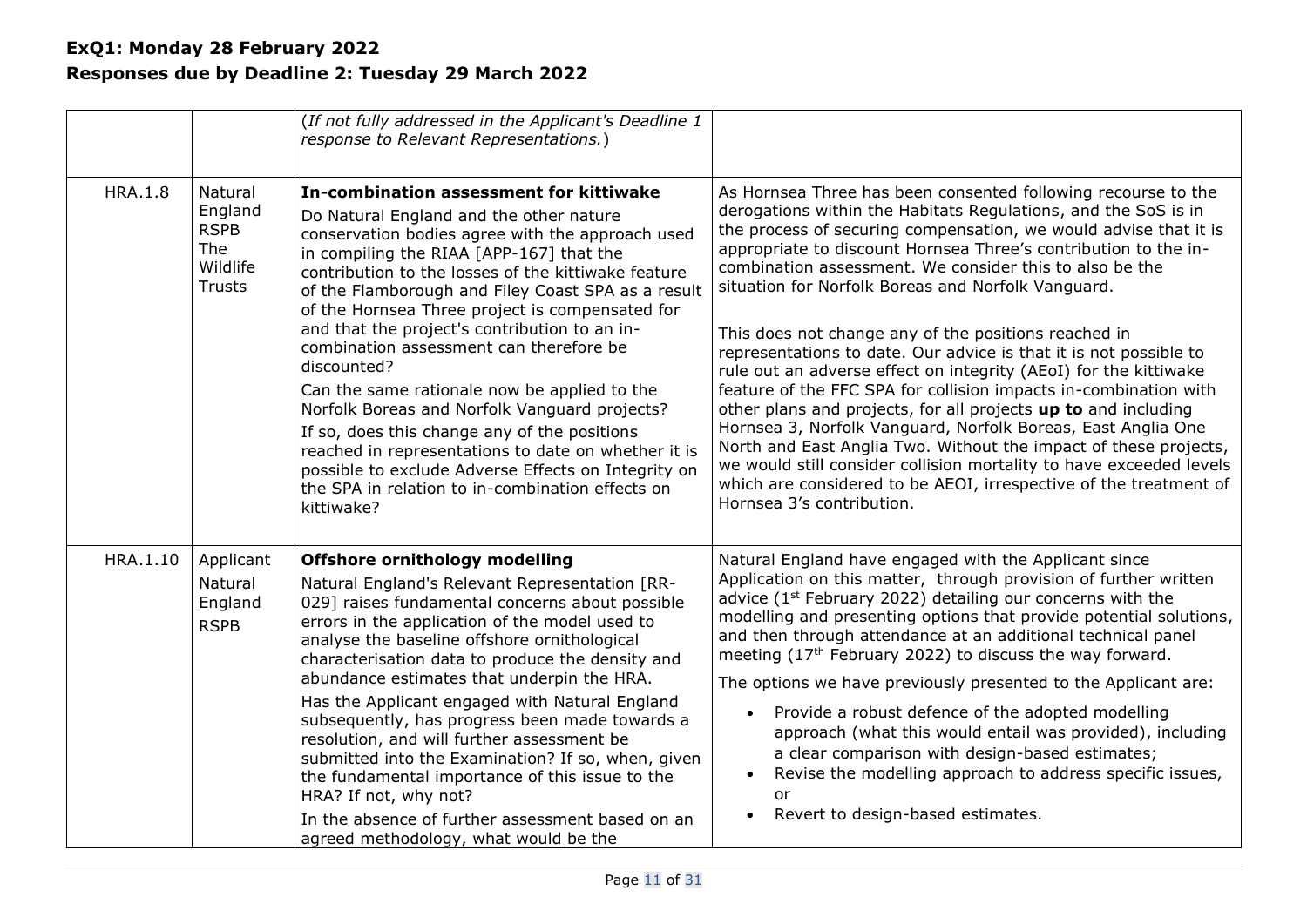| implications for decision-making in terms of<br>quantification and understanding of the likely<br>effects on the offshore ornithology interests of<br>European sites of the Proposed Development?<br>(If not fully addressed in the Applicant's Deadline 1 | However, following further discussion with the Applicant on 17th<br>February 2022, it became clear that the first option is no longer<br>viable. (Natural England will be able to provide further comment<br>on this when the information we have seen is formally submitted<br>into the examination at Deadline 2).                                                                                                                                                                                                                                                                 |
|------------------------------------------------------------------------------------------------------------------------------------------------------------------------------------------------------------------------------------------------------------|--------------------------------------------------------------------------------------------------------------------------------------------------------------------------------------------------------------------------------------------------------------------------------------------------------------------------------------------------------------------------------------------------------------------------------------------------------------------------------------------------------------------------------------------------------------------------------------|
| response to Relevant Representations) (Cross-<br>reference may be made to relevant responses to<br>ExQ1 Marine Ecology, provided any specific HRA<br>implications are detailed in this response.)                                                          | Of the remaining options we consider reverting to design-based<br>estimates would offer the quickest solution, however concerns<br>have been raised informally by the Applicant that this would<br>represent a 'fundamental change' to the Application. We would<br>welcome a view from the ExA on this issue.                                                                                                                                                                                                                                                                       |
|                                                                                                                                                                                                                                                            | We note and welcome that the Applicant will be submitting the<br>design-based estimates at Deadline 2 which will enable<br>comparison with updated model-based estimates.                                                                                                                                                                                                                                                                                                                                                                                                            |
|                                                                                                                                                                                                                                                            | We understand it is the Applicant's intention to rerun the<br>modelling for one of the key species (gannet) addressing<br>methodological concerns, to test whether it makes a material<br>difference to the outputs. At this point, further decisions about<br>whether the modelling for the other species should also be rerun<br>would be made. As it has been determined that the original<br>modelling cannot be defended, Natural England considers that<br>the modelling for each species should be updated, unless the<br>applicant opts to use their design-based estimates. |
|                                                                                                                                                                                                                                                            | Whilst Natural England welcomes the further work being done,<br>we highlight that the outputs from the model rerun for a single<br>species are not expected to be submitted to the Examination<br>until Deadline 3 <sup>1</sup> . Natural England are very concerned about the<br>implications of this for the Examination timetable.                                                                                                                                                                                                                                                |
|                                                                                                                                                                                                                                                            | The documents will likely only be available for review for a<br>matter of 2 or 3 working days before the associated Issue<br>Specific Hearing, meaning that Natural England will not be in a<br>position to discuss any of the new information contained therein<br>at the hearing. We will aim to comment in writing at Deadline 4                                                                                                                                                                                                                                                  |

<sup>&</sup>lt;sup>1</sup> REP1-065 suggests the gannet rerun will be submitted at Deadline 2, however it has been indicated by the Applicant (*pers comm*) that it will be formally submitted to Examination at Deadline 3, with the intention of providing it to Natural England in advance of this.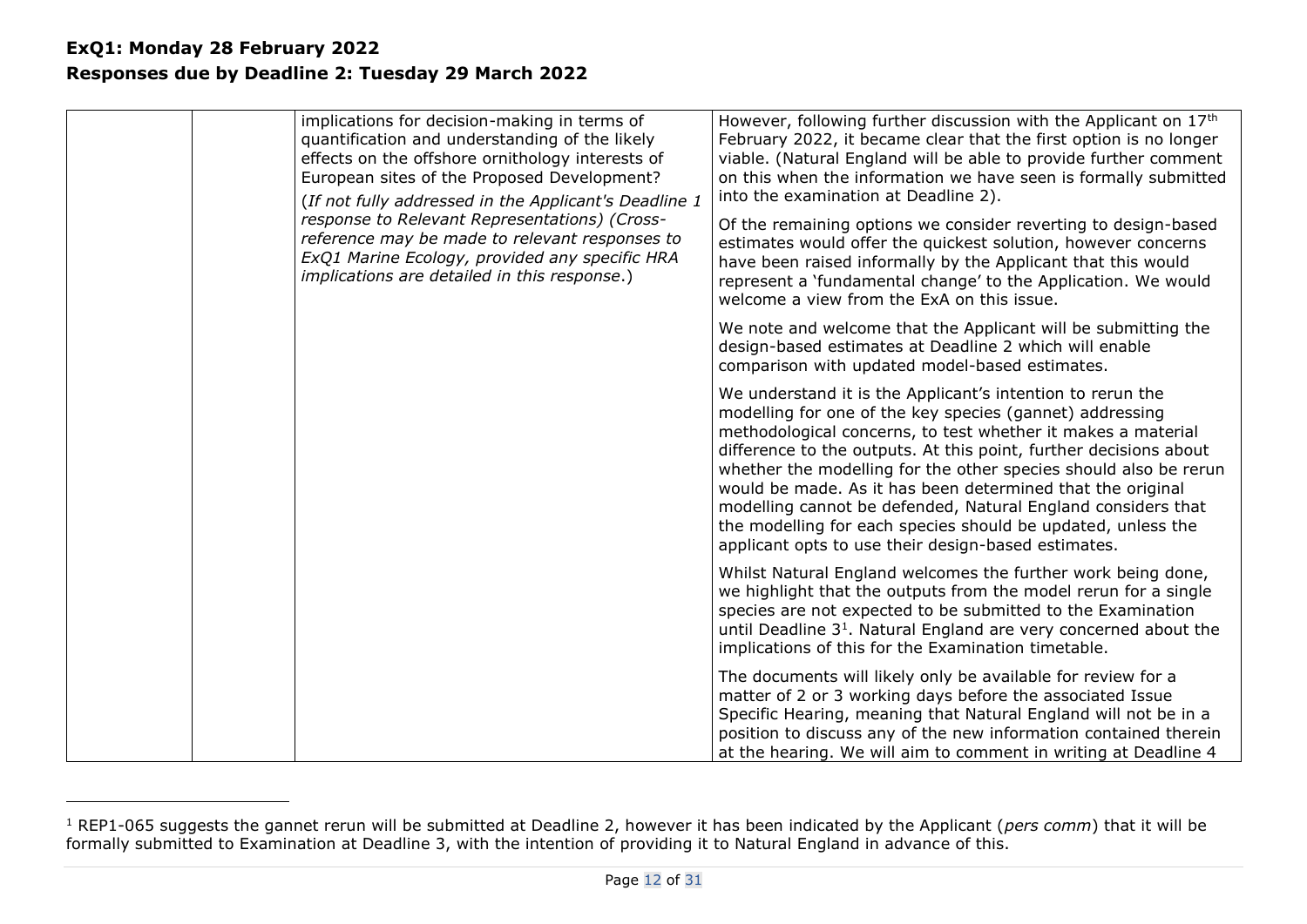|          |                                 |                                                                                                                                                                                                                                                                                                                                                                                                                                                                                                                                                           | but given that this would only leave approximately 2 weeks for<br>review, Deadline 5 may be more realistic.                                                                                                                                                                                                                                                                                                                                |
|----------|---------------------------------|-----------------------------------------------------------------------------------------------------------------------------------------------------------------------------------------------------------------------------------------------------------------------------------------------------------------------------------------------------------------------------------------------------------------------------------------------------------------------------------------------------------------------------------------------------------|--------------------------------------------------------------------------------------------------------------------------------------------------------------------------------------------------------------------------------------------------------------------------------------------------------------------------------------------------------------------------------------------------------------------------------------------|
|          |                                 |                                                                                                                                                                                                                                                                                                                                                                                                                                                                                                                                                           | Natural England are concerned that if the Applicant waits for<br>formal instruction from the ExA to re-run modelling for the<br>remaining species, this would mean that the baseline issues<br>would not be resolved until Deadline 5 or 6 at the earliest.                                                                                                                                                                                |
|          |                                 |                                                                                                                                                                                                                                                                                                                                                                                                                                                                                                                                                           | Following this, all of the associated assessments would need to<br>be re-run (Collision Risk Modelling, Displacement Analysis,<br>Population Viability Analysis etc) incorporating the corrected<br>baseline along with Natural England's additional advice.                                                                                                                                                                               |
|          |                                 |                                                                                                                                                                                                                                                                                                                                                                                                                                                                                                                                                           | This would involve a large amount of additional information being<br>submitted for review late in the Examination, with limited<br>progress being made in the interim. This would allow minimal<br>time to close out any remaining concerns and progress topics<br>(e.g. compensation) which are reliant on these outputs. We<br>highlight that additional documentation on auk displacement is<br>also due to be submitted at Deadline 5. |
|          |                                 |                                                                                                                                                                                                                                                                                                                                                                                                                                                                                                                                                           | Until this matter is resolved, it will not be possible to quantify or<br>understand the likely effects on the offshore ornithology interests<br>of European sites of the Proposed Development. We therefore<br>consider resolving these issues should be given the utmost<br>priority.                                                                                                                                                     |
| HRA.1.14 | Applicant<br>Natural<br>England | <b>Predicted gannet mortality</b><br>Unlike the subsequent corresponding analyses for<br>other features, why does the analysis of potential<br>effects on gannet from the Flamborough and Filey<br>SPA population during operation and maintenance<br>not include a summary of predicted mortality<br>based on a wider range of displacement mortality<br>rates (the 'Natural England range') [APP-167]?<br>(The combined effect of displacement and collision<br>risk, and the in-combination displacement<br>assessment similarly does not include it). | Natural England considers that the range-based approach to<br>displacement, which considers displacement rates of 60-80% and<br>mortality rates of 1-10% to account for uncertainty, should be<br>provided for gannet. The outcomes of this should be considered,<br>in addition to collision risk, in the cumulative and in-combination<br>assessments.                                                                                   |
|          |                                 | Are additional calculations and conclusions based<br>on the Natural England approach necessary? If so,                                                                                                                                                                                                                                                                                                                                                                                                                                                    |                                                                                                                                                                                                                                                                                                                                                                                                                                            |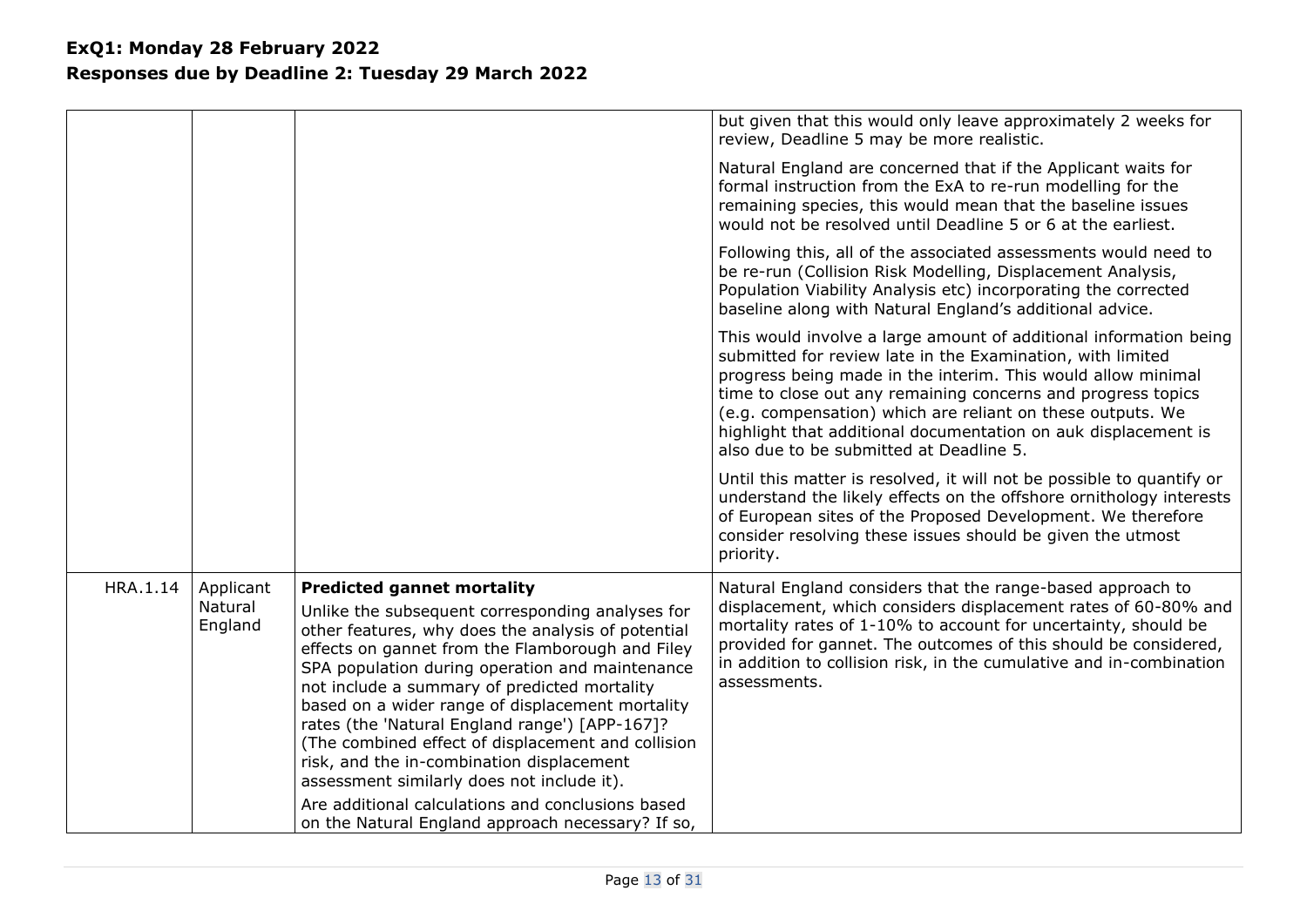|          |                                                | when would they be submitted into the<br>Examination?                                                                                                                                                                                                                                                                                                                                                                                                                                                                                                                                                                                                          |                                                                                                                                                                                                                                                                                                                                                                                                                                                                                                                                                                                                                                                                                                                                                                                                                                                                                                                                                                                                                                                                                                                                                                                                                                                                                                                                                                                                                                                                                                                                                                                                                                                                                                                                                                |
|----------|------------------------------------------------|----------------------------------------------------------------------------------------------------------------------------------------------------------------------------------------------------------------------------------------------------------------------------------------------------------------------------------------------------------------------------------------------------------------------------------------------------------------------------------------------------------------------------------------------------------------------------------------------------------------------------------------------------------------|----------------------------------------------------------------------------------------------------------------------------------------------------------------------------------------------------------------------------------------------------------------------------------------------------------------------------------------------------------------------------------------------------------------------------------------------------------------------------------------------------------------------------------------------------------------------------------------------------------------------------------------------------------------------------------------------------------------------------------------------------------------------------------------------------------------------------------------------------------------------------------------------------------------------------------------------------------------------------------------------------------------------------------------------------------------------------------------------------------------------------------------------------------------------------------------------------------------------------------------------------------------------------------------------------------------------------------------------------------------------------------------------------------------------------------------------------------------------------------------------------------------------------------------------------------------------------------------------------------------------------------------------------------------------------------------------------------------------------------------------------------------|
| HRA.1.15 | Applicant<br>Natural<br>England<br><b>RSPB</b> | <b>Comparison with Sula Sgeir gannet colony</b><br>At various places in the RIAA [APP-167], the<br>Applicant makes a comparison with the harvesting<br>of chicks from the Sula Sgeir gannet colony when<br>discussing gannet mortality impacts and the<br>Population Viability Analysis. The comparison<br>seems to seek to demonstrate that even the loss of<br>several thousand birds annually from the Sula<br>Sgeir colony does not challenge the resilience of<br>the colony. What weight should be placed on this<br>comparison, given the likely material difference in<br>average natural survival rates of gannet chicks and<br>adult breeding birds? | It is Natural England's opinion that this comparison is not<br>appropriate. The effects of the selective harvesting of juvenile<br>gannet, at a colony where it is currently thought to be<br>sustainable (see Trinder 2016), cannot be compared with<br>increases in adult mortality rates associated with wind farm<br>related impacts at Flamborough and Filey Coast SPA.<br>Juvenile gannet have a much lower survival rate (0.424) than<br>adult birds (0.919) (Horwsill and Robinson 2015) and therefore<br>have a low chance of reaching breeding age and contributing to<br>future reproductive output. In contrast, breeding adult gannets<br>already contribute to colony productivity and resilience, and<br>being a long-lived species, may do so for many years. Impacts<br>on adult survival rates can therefore be expected to have a much<br>greater effect on population growth rates relative to the<br>harvesting of chicks. For example, Hunter et al. (2005)<br>suggested that, for sooty shearwater, there was likely to be a 10-<br>fold greater impact on population growth rates when adults were<br>removed relative to an equivalent level of chick harvest.<br>Horswill, C. & Robinson R. A. 2015. Review of seabird<br>demographic rates and density dependence. JNCC Report No.<br>552. Joint Nature Conservation Committee, Peterborough.<br>Hunter, C. M., & Caswell, H. (2005). Selective Harvest of Sooty<br>Shearwater Chicks: Effects on Population Dynamics and<br>Sustainability. Journal of Animal Ecology, 74(4), 589-600.<br>http://www.jstor.org/stable/3505438<br>Trinder, M. 2016. Population viability analysis of the Sula Sgeir<br>gannet population. Scottish Natural Heritage Commissioned<br>Report No. 897. |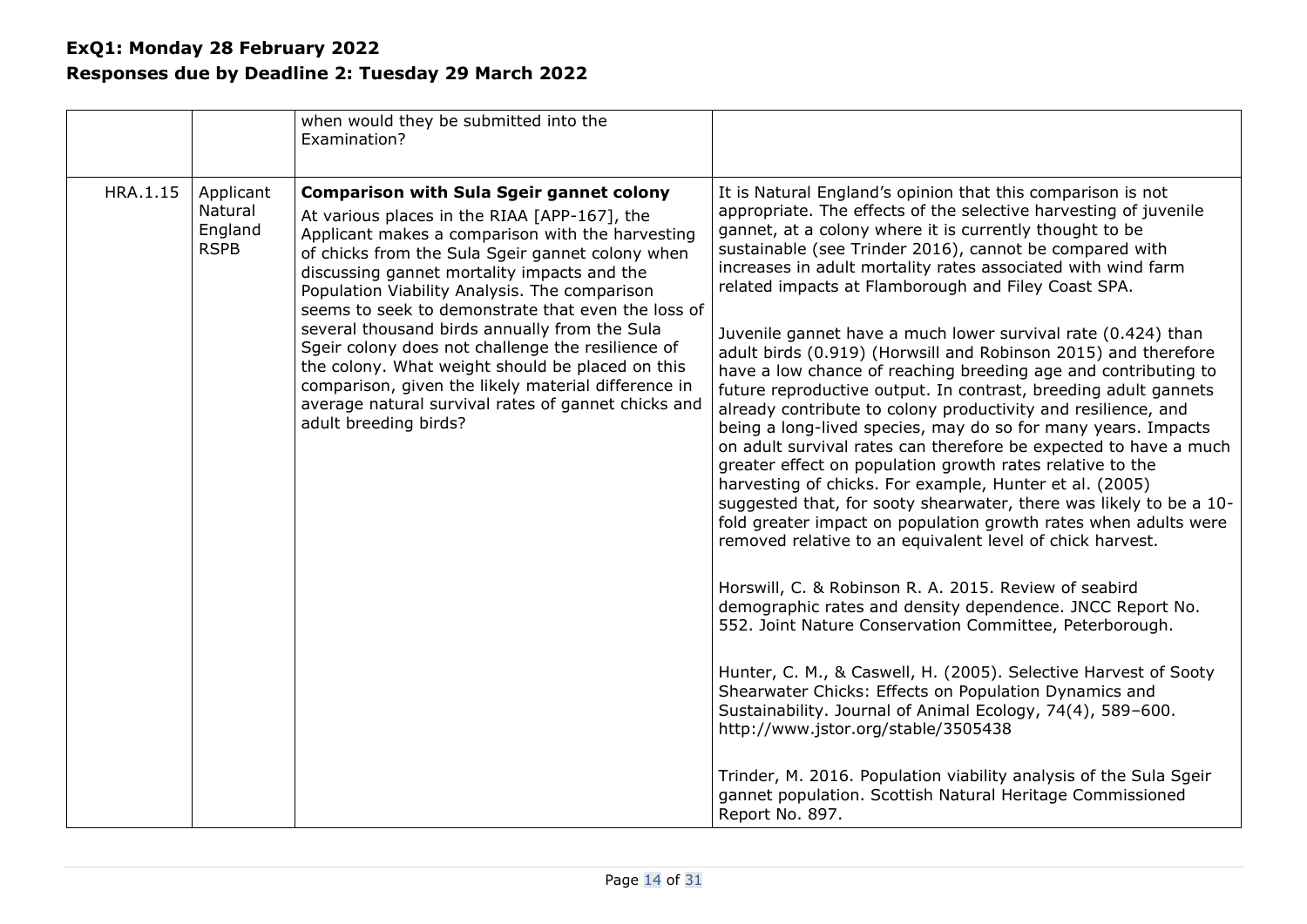| HRA.1.22 | <b>MMO</b><br>Natural<br>England<br>Applicant                                                                                                                                                                                                                                                                                              | Mitigation for effects on marine mammal<br>qualifying features and monitoring<br>Could Natural England and MMO explain if any of<br>their proposed post-consent monitoring for effects<br>on the marine mammal qualifying features would:<br>inform the Site Integrity Plan process; serve a<br>purpose of verification of assumptions made in the<br>assessment; or would it simply be useful data<br>collection? What monitoring is required to deliver<br>control over in-combination effects and is it<br>necessary to secure this in the draft DCO process?                                                                                                                                                                                                         | In our Relevant Representation Natural England proposed the<br>following post-consent monitoring:<br>• Source level noise of wind turbine generators (WTG) with<br>a direct-drive gearbox for turbines with a 305m rotor<br>diameter.<br>Monitoring of the distribution of bottlenose dolphin along<br>the northeast English coast.<br>Operational WTG noise monitoring<br>The operational WTG noise monitoring's primary purpose would<br>be to verify the assumptions made in the assessment. The |
|----------|--------------------------------------------------------------------------------------------------------------------------------------------------------------------------------------------------------------------------------------------------------------------------------------------------------------------------------------------|--------------------------------------------------------------------------------------------------------------------------------------------------------------------------------------------------------------------------------------------------------------------------------------------------------------------------------------------------------------------------------------------------------------------------------------------------------------------------------------------------------------------------------------------------------------------------------------------------------------------------------------------------------------------------------------------------------------------------------------------------------------------------|-----------------------------------------------------------------------------------------------------------------------------------------------------------------------------------------------------------------------------------------------------------------------------------------------------------------------------------------------------------------------------------------------------------------------------------------------------------------------------------------------------|
|          | Could the Applicant explain what, if any, options<br>for mitigation measures in relation to underwater<br>noise effects on marine mammals could be<br>committed to at the consenting stage to address<br>uncertainties with control in the post-consent<br>stage? Explain how any mitigation measures could<br>be secured through any DCO. | current evidence base for underwater noise levels from<br>operational WTG is very limited. The Applicant presented 4<br>datasets of measurements of operational noise from WTG; for<br>these data, the largest WTG was 120m in diameter, and the<br>maximum water depth was 15m. This is significantly smaller than<br>the 305m diameter WTGs proposed for HOW04, and also in<br>notably shallower waters. As a result, and as acknowledged by<br>the Applicant, "the extrapolation that must be made is<br>significant" in order to determine the likely operational noise<br>from WTGs at HOW04.                                                                                                                                                                       |                                                                                                                                                                                                                                                                                                                                                                                                                                                                                                     |
|          |                                                                                                                                                                                                                                                                                                                                            | Operational WTG noise is classified as continuous noise rather<br>than impulsive. As such, it would not be included in the<br>assessment of cumulative noise disturbance across the Southern<br>North Sea (SNS) SAC in the Site Integrity Plan (SIP).<br>Monitoring bottlenose dolphin<br>The bottlenose dolphin monitoring's primary purpose would be to<br>verify the assumptions made in the assessment. As<br>acknowledged by the Applicant, "knowledge of bottlenose dolphin<br>movement along the east coast of Scotland beyond the Moray<br>Firth SAC (which was considered to be their core area of<br>distribution), further south and northeast England is currently<br>developing". Specifically, the following information on this<br>population is missing: |                                                                                                                                                                                                                                                                                                                                                                                                                                                                                                     |
|          |                                                                                                                                                                                                                                                                                                                                            |                                                                                                                                                                                                                                                                                                                                                                                                                                                                                                                                                                                                                                                                                                                                                                          | • A reliable density estimate;                                                                                                                                                                                                                                                                                                                                                                                                                                                                      |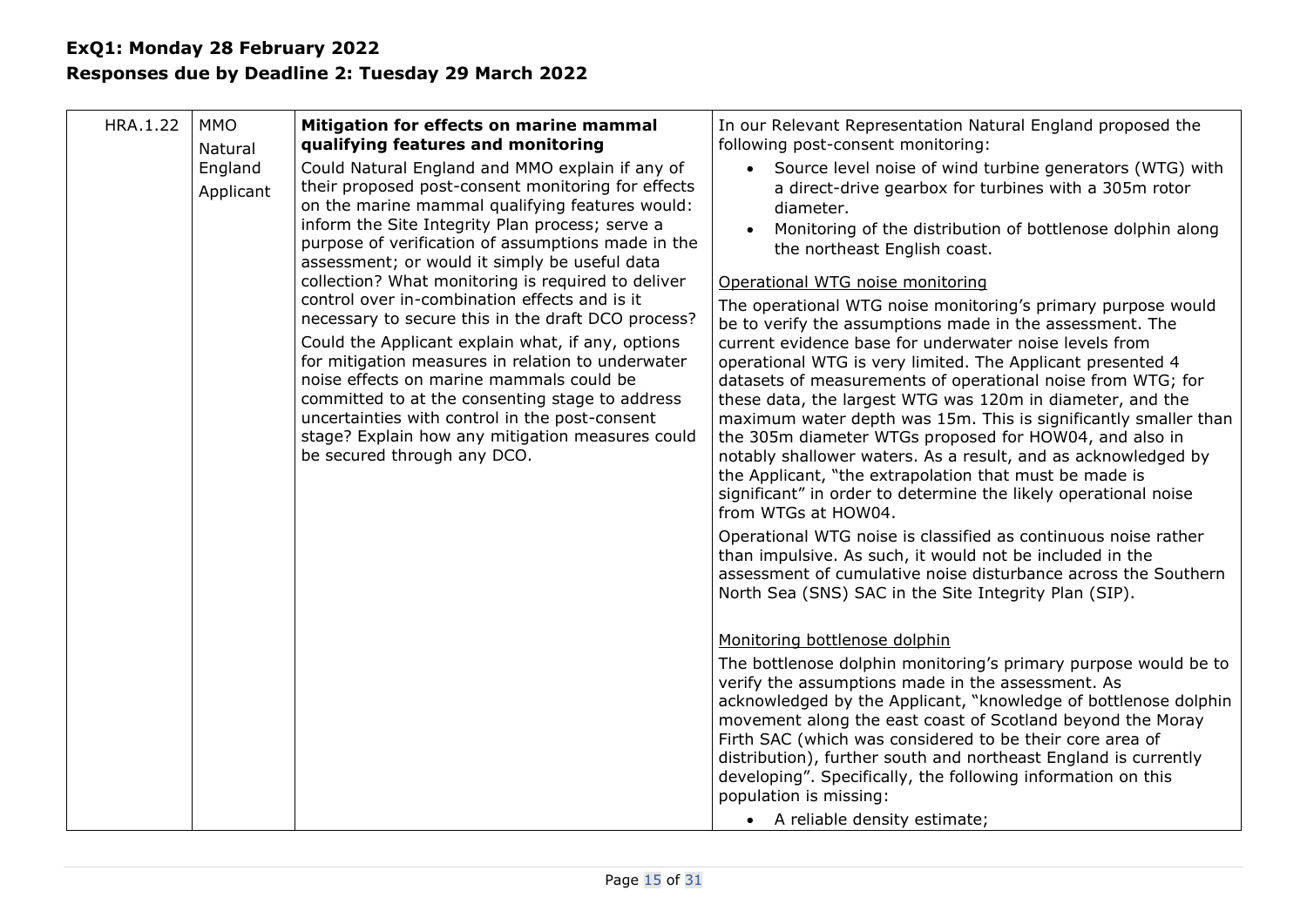|  | Understanding of the coastal (or otherwise) distribution of<br>this bottlenose dolphin population along the east of<br>England;<br>The appropriate reference population to use depending on<br>the location of the impact (which links directly to the<br>distribution of the coastal population).                                                                                                                                                                                                                              |
|--|---------------------------------------------------------------------------------------------------------------------------------------------------------------------------------------------------------------------------------------------------------------------------------------------------------------------------------------------------------------------------------------------------------------------------------------------------------------------------------------------------------------------------------|
|  | The Applicant has had to make assumptions about these<br>parameters in order to inform their RiAA (specifically APP-178).<br>Monitoring should be undertaken to verify these assumptions.<br>As the SIP process is only applicable to harbour porpoise SACs, it<br>would not be informed by this monitoring.                                                                                                                                                                                                                    |
|  | In-combination effects                                                                                                                                                                                                                                                                                                                                                                                                                                                                                                          |
|  | Natural England has not made any specific recommendations on<br>monitoring requirements to control in-combination effects.                                                                                                                                                                                                                                                                                                                                                                                                      |
|  | We consider that monitoring to demonstrate in-combination<br>effects on the harbour porpoise qualifying feature of the SNS SAC<br>is best achieved at the strategic level i.e. beyond the project-<br>specific level. There is currently no mechanism to co-ordinate<br>strategic monitoring beyond the project-specific level. In principle<br>we would support any project's consideration or suggestion of<br>strategic monitoring to demonstrate the effectiveness of controls<br>on in-combination effects on the SNS SAC. |
|  | We note that, in the OMMP [APP-242], the Applicant has stated<br>that "additional monitoring may be required for marine mammals<br>within the Southern North Sea SAC, depending on the further<br>assessments provided during the development of the SIP for the<br>Southern North Sea SAC". We are supportive of the Applicant's<br>consideration of monitoring in relation to the Southern North Sea<br>SAC and the SIP.                                                                                                      |
|  | We have recently been made aware that the MMO have begun to<br>introduce a condition on Marine Licences to further manage in-<br>combination noise in the SNS SAC. Specifically, that the<br>undertakers of noisy activities in the SNS SAC must co-ordinate<br>with other undertakers of noisy activities to ensure that the                                                                                                                                                                                                   |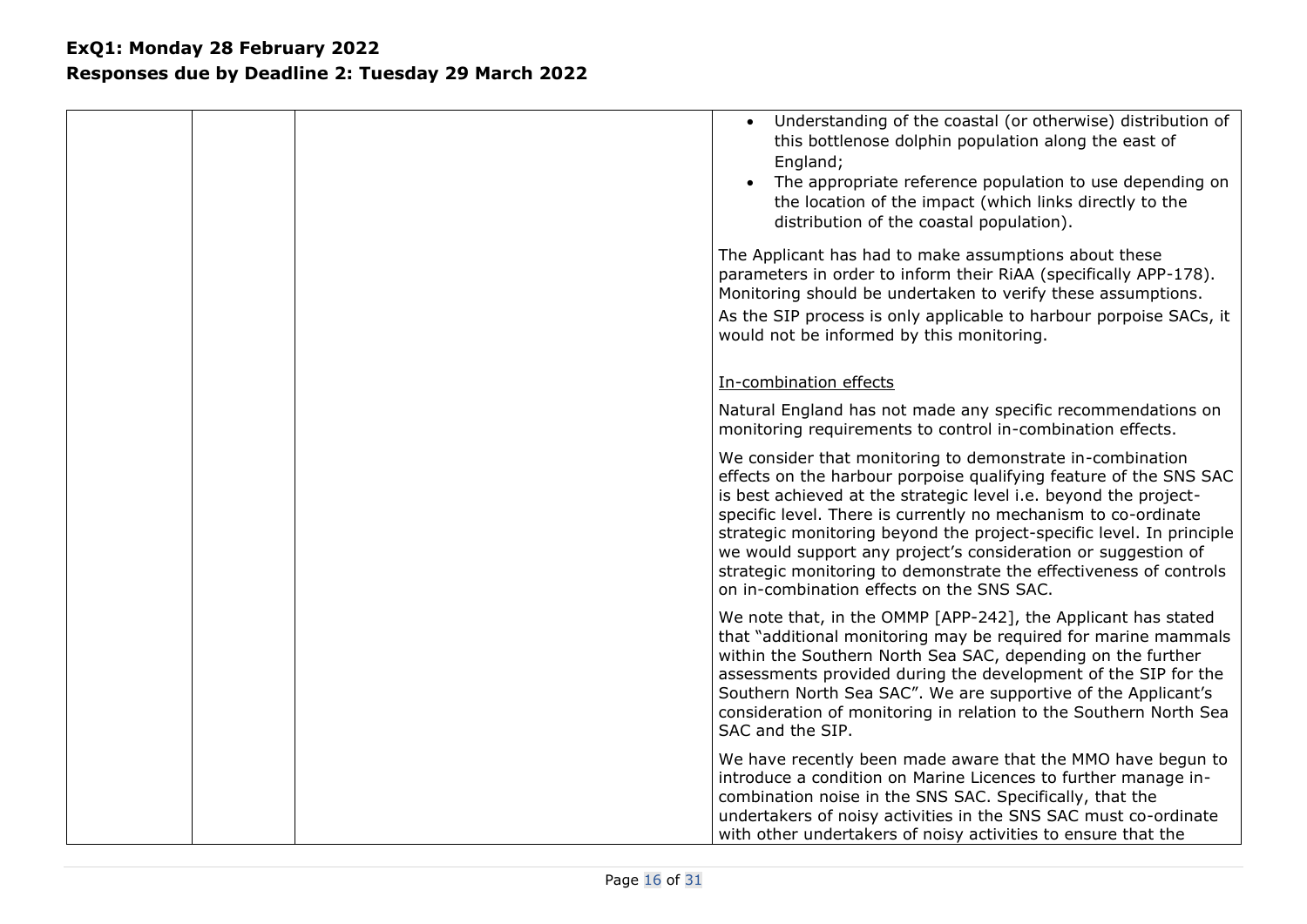|          |                                                |                                                                                                                                                                                                                                                                                                                                                                                                                                                                        | disturbance thresholds are not exceeded. Evidence of the<br>agreement with the other undertakers must be submitted to the<br>MMO prior to the start of works, and the works cannot begin<br>without written approval from the MMO. We are supportive of<br>this condition in principle, noting that the outcomes of this new<br>condition should be reviewed periodically to ensure it is working<br>as intended to meet the goal of no AEoI of the SNS SAC. We<br>consider that this condition should provide additional control<br>over in-combination effects on the SNS SAC. |
|----------|------------------------------------------------|------------------------------------------------------------------------------------------------------------------------------------------------------------------------------------------------------------------------------------------------------------------------------------------------------------------------------------------------------------------------------------------------------------------------------------------------------------------------|----------------------------------------------------------------------------------------------------------------------------------------------------------------------------------------------------------------------------------------------------------------------------------------------------------------------------------------------------------------------------------------------------------------------------------------------------------------------------------------------------------------------------------------------------------------------------------|
|          |                                                |                                                                                                                                                                                                                                                                                                                                                                                                                                                                        | As one of the licence conditions, the developer will be required to<br>submit data to JNCC's Marine Noise Registry (MNR) on their noisy<br>activities (piling and UXO). The MNR and data stored therein<br>allows for a retrospective look at whether the thresholds have<br>been exceeded. The MNR is currently in development to add a<br>forward-looking aspect. We are hopeful that these developments<br>of the MNR will improve the current mechanism to monitor and<br>control in-combination effects.                                                                    |
|          |                                                |                                                                                                                                                                                                                                                                                                                                                                                                                                                                        | Though these initiatives are welcome, Natural England has<br>outstanding concerns regarding the implementation of SIPs and<br>continue to advise the applicant to commit to mitigation<br>measures at the consenting stage that can be removed later, if<br>subsequent assessment identifies that these are not necessary.                                                                                                                                                                                                                                                       |
|          |                                                | Without prejudice derogation case and compensation                                                                                                                                                                                                                                                                                                                                                                                                                     |                                                                                                                                                                                                                                                                                                                                                                                                                                                                                                                                                                                  |
| HRA.1.26 | Applicant<br><b>RSPB</b><br>Natural<br>England | <b>Norfolk Boreas and Norfolk Vanguard DCO</b><br>decisions<br>Do the SoS's HRAs and decisions on the Norfolk<br>Boreas and Norfolk Vanguard projects affect the<br>process or conclusions of the shadow HRA<br>undertaken for this Proposed Development by the<br>Applicant, including the deliverability and timing of<br>the proposed compensation measures, especially in<br>relation to the kittiwake interest feature of the<br>Flamborough and Filey Coast SPA? | Natural England fully supports artificial nest structures being in<br>place for four years in advance of operation, as consented in the<br>Norfolk Boreas and Norfolk Vanguard decisions.                                                                                                                                                                                                                                                                                                                                                                                        |
| HRA.1.35 | Applicant                                      | <b>Quantum of compensation measures</b>                                                                                                                                                                                                                                                                                                                                                                                                                                | The scale and extent of compensation measures required is tied<br>to the nature and scale of impact to individual species.                                                                                                                                                                                                                                                                                                                                                                                                                                                       |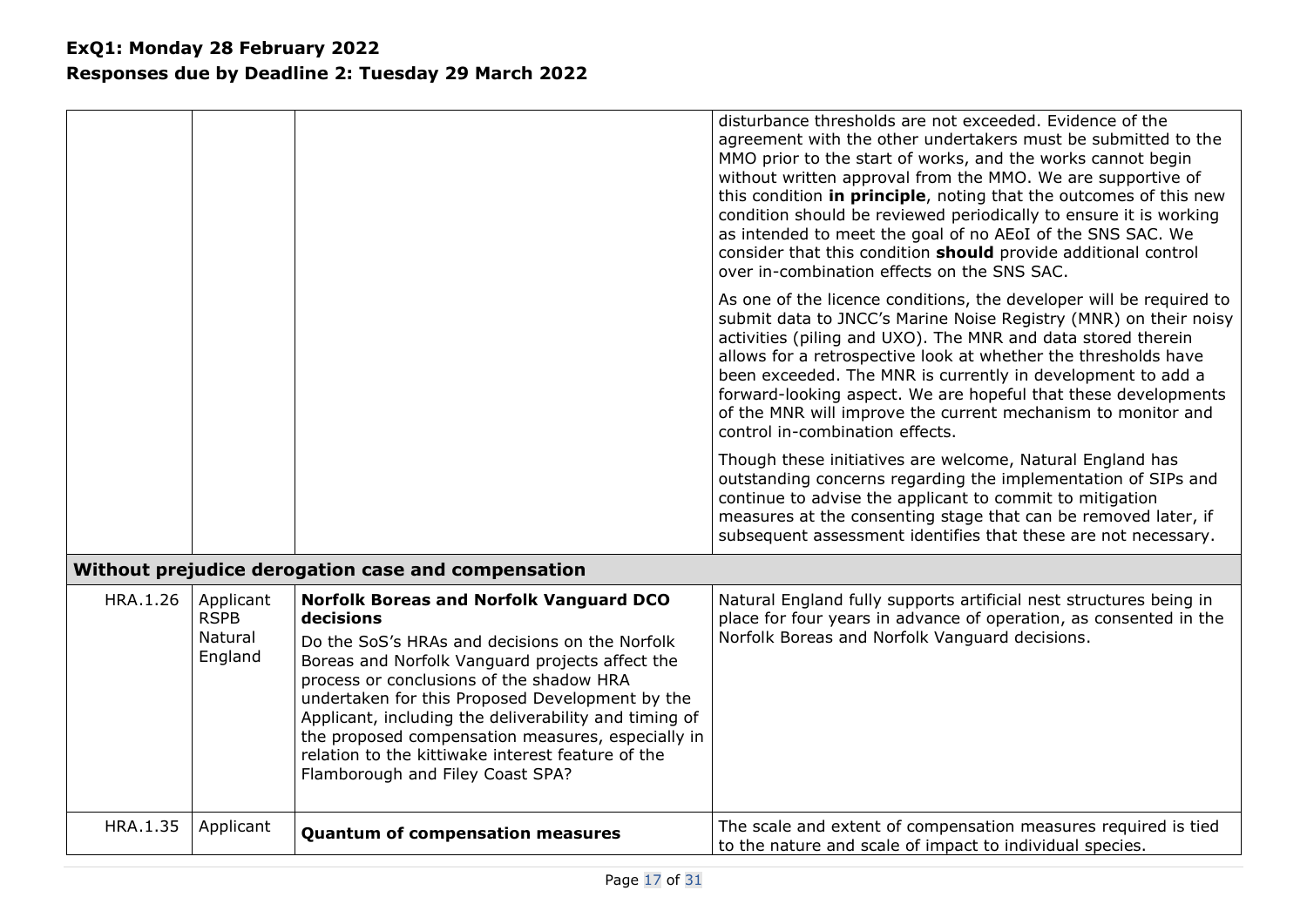|          | Natural<br>England<br><b>RSPB</b>              | Uncertainties have been highlighted regarding the<br>offshore ornithological modelling and completeness<br>of the assessment, for example with respect to<br>functionally-linked habitat for auks and the effects<br>of changes to marine processes on seabirds:<br>consequentially, the outcomes with respect to<br>Adverse Effects on Integrity are also highlighted as<br>uncertain. Natural England and the RSPB have<br>raised concerns that the scale and extent of any<br>compensation that might be necessary cannot<br>therefore be determined.<br>Has any progress been made towards resolution<br>regarding the quantum of compensation, and will<br>further assessment be submitted into the<br>Examination? If so, when, noting that it would be<br>required as soon as possible. If not, why not?<br>(If not fully addressed in the Applicant's Deadline 1<br>response to Relevant Representations. Cross-<br>reference may be made to relevant responses to<br>ExQ1 Marine Ecology, provided any specific HRA<br>implications are detailed in this response.) | Determining the extent required therefore cannot be progressed<br>until matters relating to the baseline ornithological modelling and<br>then the assessments that follow are resolved. See also response<br>to HRA.1.10.<br>We do note that the Applicant has submitted a compensation<br>calculation methodology document at Deadline 1 [ EP1-063] and<br>acknowledge that whilst it is not possible to agree on any final<br>outputs, it is possible to agree the approach to calculating the<br>compensation required. We are unable to provide formal<br>comment on this document at this time due to staff absence,<br>however we have previously reviewed and provided verbal<br>comment to the Applicant on it at Workshops held on 3rd<br>February 2022 and 14 <sup>th</sup> February 2022, which is reflected in the<br>Statement of Common Ground [REP1-036]. We will submit our<br>formal advice at Deadline 3. |
|----------|------------------------------------------------|------------------------------------------------------------------------------------------------------------------------------------------------------------------------------------------------------------------------------------------------------------------------------------------------------------------------------------------------------------------------------------------------------------------------------------------------------------------------------------------------------------------------------------------------------------------------------------------------------------------------------------------------------------------------------------------------------------------------------------------------------------------------------------------------------------------------------------------------------------------------------------------------------------------------------------------------------------------------------------------------------------------------------------------------------------------------------|-----------------------------------------------------------------------------------------------------------------------------------------------------------------------------------------------------------------------------------------------------------------------------------------------------------------------------------------------------------------------------------------------------------------------------------------------------------------------------------------------------------------------------------------------------------------------------------------------------------------------------------------------------------------------------------------------------------------------------------------------------------------------------------------------------------------------------------------------------------------------------------------------------------------------------|
| HRA.1.36 | Applicant<br>Natural<br>England<br><b>RSPB</b> | Seabird colony dynamics and population<br>limiting factors<br>The Applicant reports that the guillemot and<br>razorbill colonies at Flamborough Head have<br>increased in recent years [APP-196]. Are there<br>national or regional differences in colony dynamics,<br>for example is there any evidence that warming<br>waters along the south coast of the UK are causing<br>reduced prey availability and affecting colonies on<br>cliffs and islands there, including the Channel<br>Islands?<br>What evidence is there that the auk colonies<br>associated with islands targeted for rat eradication<br>have been reduced or lost as a result of predation                                                                                                                                                                                                                                                                                                                                                                                                              | Natural England assumes that the first two questions are directed<br>at the Applicant. We provide an answer to the third question<br>below.<br>To Natural England's knowledge there is no further evidence<br>demonstrating/quantifying the extent of nest limitation for<br>kittiwake since the time of application.<br>Regarding offshore structures, as noted in our Relevant<br>Representation [RR-029], determining the reasons for existing<br>offshore structures being colonised versus not colonised may be<br>key to ensuring the success or failure of the measure, and also<br>improving our understanding of the extent to which offshore nest<br>site availability is currently a limiting factor to kittiwake.                                                                                                                                                                                               |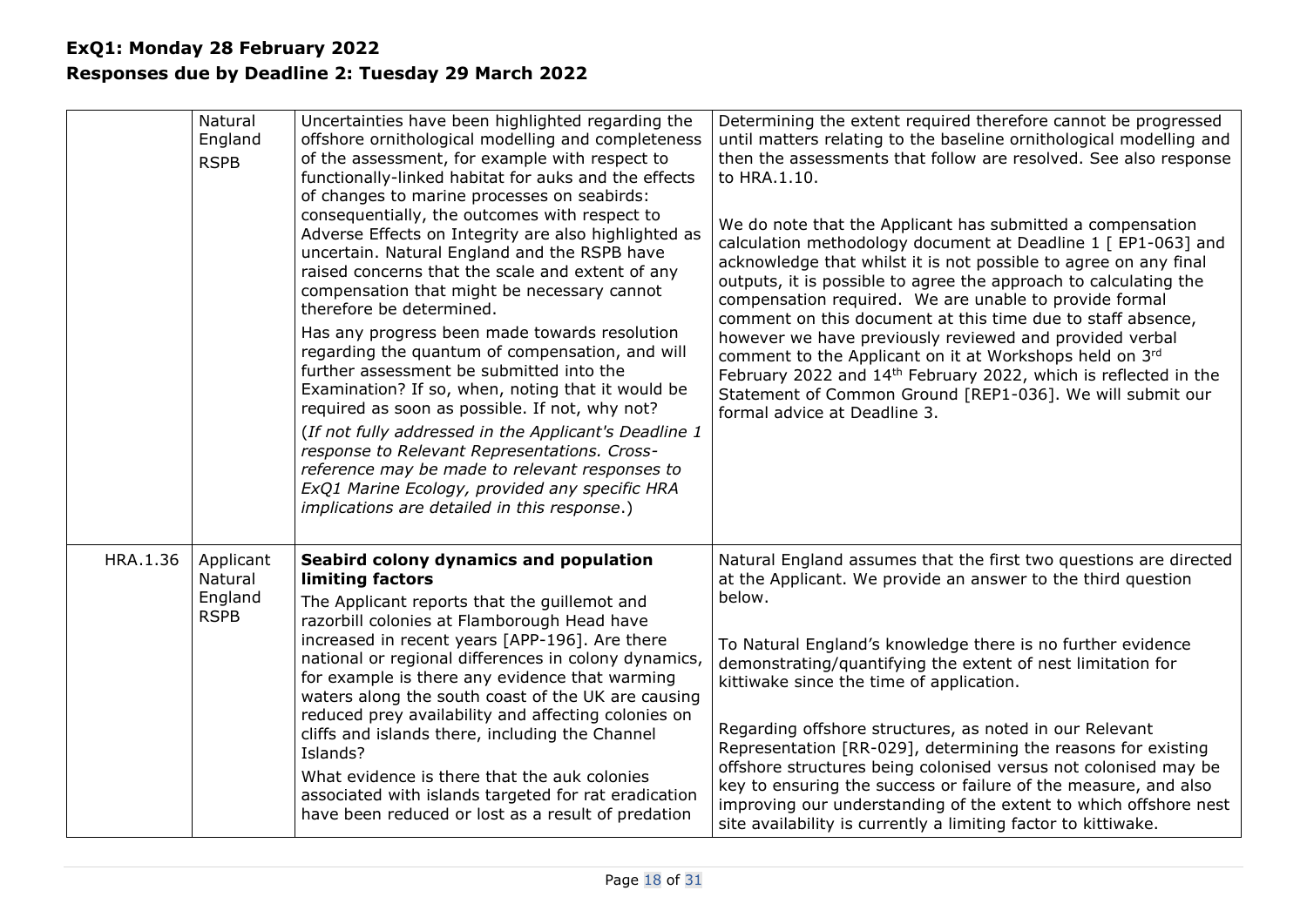|          |                                 | by rats rather than other influences such as<br>reduced prey availability?<br>In its Relevant Representation [RR-029], Natural<br>England considers it unclear if nesting habitat is a<br>limiting factor for the breeding population of<br>kittiwake in the southern North Sea. Is any further<br>or updated evidence available to inform the<br>Examination on this matter?                                                                                                                                                                                                                                                                                                                                                                                                                                                                                | Please see response to HRA.1.42 for further comment regarding<br>onshore and offshore nest structures.                                                                                                                                                                                                                                                                                                                                                                                                                                                                                                                                                                                                                                                |
|----------|---------------------------------|--------------------------------------------------------------------------------------------------------------------------------------------------------------------------------------------------------------------------------------------------------------------------------------------------------------------------------------------------------------------------------------------------------------------------------------------------------------------------------------------------------------------------------------------------------------------------------------------------------------------------------------------------------------------------------------------------------------------------------------------------------------------------------------------------------------------------------------------------------------|-------------------------------------------------------------------------------------------------------------------------------------------------------------------------------------------------------------------------------------------------------------------------------------------------------------------------------------------------------------------------------------------------------------------------------------------------------------------------------------------------------------------------------------------------------------------------------------------------------------------------------------------------------------------------------------------------------------------------------------------------------|
| HRA.1.38 | Natural<br>England<br>Applicant | Level of detail and confidence in<br>compensation measures<br>In its Relevant Representation [RR-029], Natural<br>England raises concerns that, in the absence of<br>specific locations and delivery mechanisms being<br>identified, the confidence that any of the proposed<br>compensation measures can or will be secured is<br>significantly reduced. The RSPB, in its Relevant<br>Representation [RR-033], explains why it considers<br>that inadequate detail has been provided to enable<br>proper scrutiny of the proposed compensation<br>measures, and why this detail should be available<br>in the application documentation before the<br>Examination.<br>Given the lack of refinement of possible sites for<br>the proposed compensation measures, how reliable<br>is the shadow HRA, derogation case and<br>compensation proposals [APP-179]? | Natural England recognises that further information will be<br>submitted during the Examination to further refine the proposals.<br>At present the proposals are not sufficiently well-defined, which<br>limits the reliability of the shadow HRA. As noted in our response<br>to ES.1.18, Natural England included a checklist in Appendix C of<br>our Relevant Representation submission [RR-029] of the aspects<br>of compensatory measures that we consider need to be described<br>in detail where impacts on MPAs are anticipated. In order for a<br>shadow HRA to be reliable we would particularly need:<br>Locations for delivery of measures<br>$\bullet$<br>Implementation mechanism for measures<br>Scale/extent of measures<br>$\bullet$ |
| HRA.1.42 | Natural<br>England<br>Applicant | Likely success of further onshore nesting<br>structures for kittiwake<br>Could Natural England explain its view [RR-029]<br>that further onshore artificial nesting structures for<br>kittiwake are unlikely to result in sufficient benefits<br>to provide adequate compensation. Nest for nest,<br>why does it consider that offshore nesting<br>structures might provide a higher level of<br>compensation than onshore nesting structures?<br>What is the Applicant's view on this?                                                                                                                                                                                                                                                                                                                                                                      | It is Natural England's view that the provision of artificial nesting<br>structures in locations where natural breeding sites are highly<br>limited or non-existent is likely to bolster the breeding kittiwake<br>population, and could deliver quantifiable compensation. Bespoke<br>structures may also offer increased opportunity in areas where<br>kittiwake have colonised pre-existing structures but may be in<br>conflict with their use. Designs can take account of knowledge on<br>ideal nest site parameters and therefore, it is also likely that<br>productivity can be increased.                                                                                                                                                    |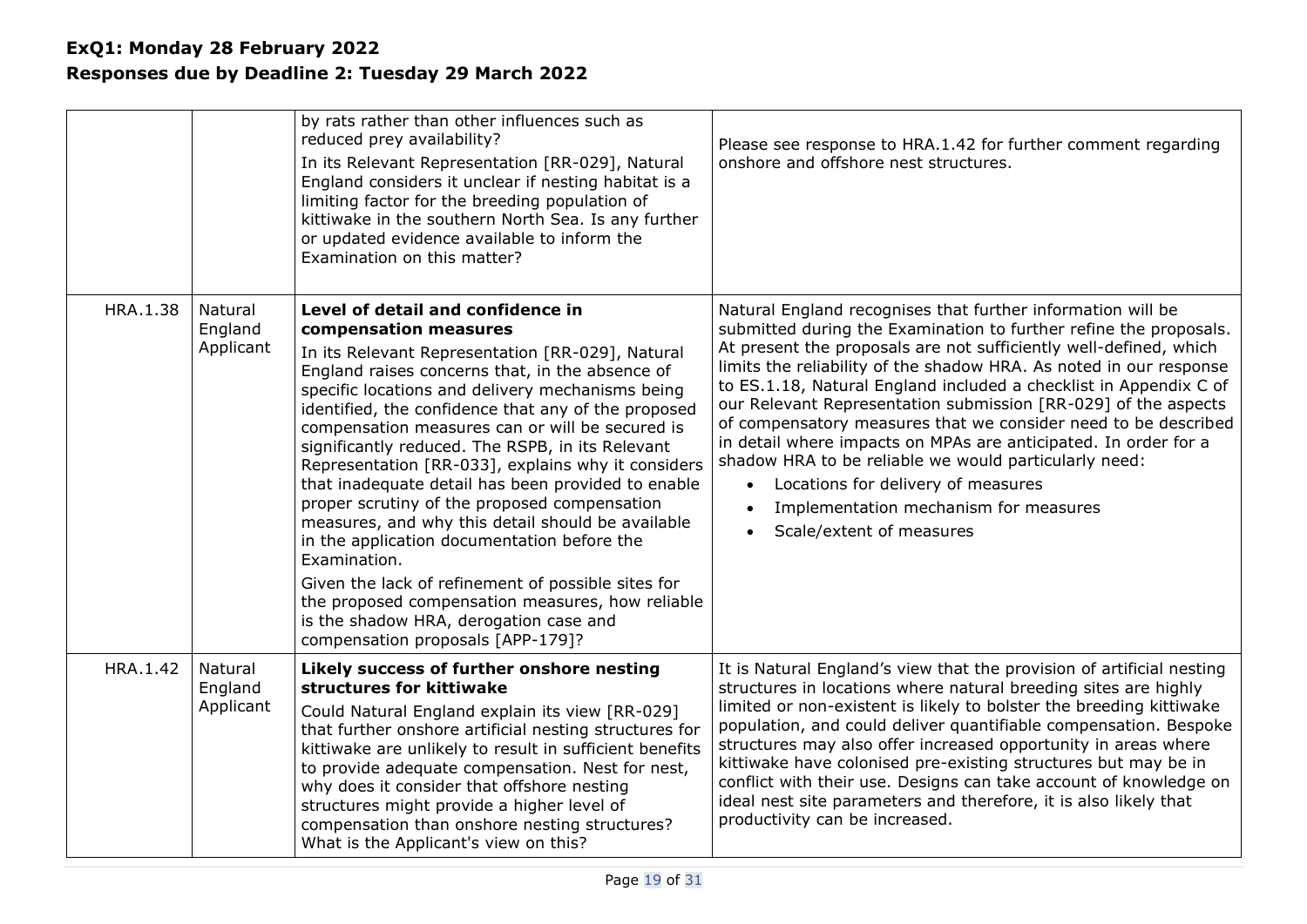|          |                                                |                                                                                                                                                                    | However, a number of submitted and/or consented projects are<br>currently proposing the provision of onshore artificial nesting<br>structures as a compensatory measure. These projects represent<br>a planned provision of ca. 3000 nests on the English east coast,<br>with most being in the Southern North Sea region. With no<br>detailed quantification of the extent to which onshore nest site<br>availability is a limiting factor, until these artificial nest sites have<br>been well-occupied and proven to be productive, it is not<br>appropriate to assume that further onshore nest sites could be<br>provided to supply additional compensation. Furthermore, it is<br>becoming apparent that securing suitable land on which to<br>provide nesting structures is not straightforward, indicating a<br>limitation to the number suitable locations. Further projects are<br>likely to struggle to identify viable sites in the future, as those<br>sites that are practicable sites are identified and secured by<br>those developers already with consents.                                                           |
|----------|------------------------------------------------|--------------------------------------------------------------------------------------------------------------------------------------------------------------------|-----------------------------------------------------------------------------------------------------------------------------------------------------------------------------------------------------------------------------------------------------------------------------------------------------------------------------------------------------------------------------------------------------------------------------------------------------------------------------------------------------------------------------------------------------------------------------------------------------------------------------------------------------------------------------------------------------------------------------------------------------------------------------------------------------------------------------------------------------------------------------------------------------------------------------------------------------------------------------------------------------------------------------------------------------------------------------------------------------------------------------------------|
|          |                                                |                                                                                                                                                                    | Kittiwakes are known to nest offshore on many existing<br>structures; however, it is logical that nesting opportunities<br>offshore are highly limited compared with coastal regions.<br>Nesting is also relatively opportunistic, as structures must have<br>suitable ledges, be somewhat undisturbed (intentionally or<br>through normal operations), and offer access to suitable<br>foraging. This indicates that purpose built structures located in<br>the most ecologically suitable areas could offer breeding<br>kittiwakes access to foraging grounds that no coastal colony<br>could easily reach. It is also possible that offshore structures<br>could be accessible to a greater 'pool' of colonising birds, i.e. not<br>only those that may visit a specific coastal area when prospecting<br>colonies. There is also some suggestion that productivity could<br>be higher at offshore structures (Christensen-Dalsgaard et al<br>2019). Therefore, not only does further onshore structure<br>provision appear to be risky with uncertain outcomes, offshore<br>structures are also likely to be functionally superior. |
| HRA.1.43 | Natural<br>England<br>Applicant<br><b>RSPB</b> | <b>Effectiveness of bycatch compensation</b><br>measures<br>Natural England [RR-029] highlights the high level<br>of uncertainty associated with bycatch reduction | Natural England have attended workshops with the Applicant on<br>3rd February 2022 and 14 <sup>th</sup> February 2022 where preliminary<br>results from ongoing bycatch trials were presented. We look                                                                                                                                                                                                                                                                                                                                                                                                                                                                                                                                                                                                                                                                                                                                                                                                                                                                                                                                  |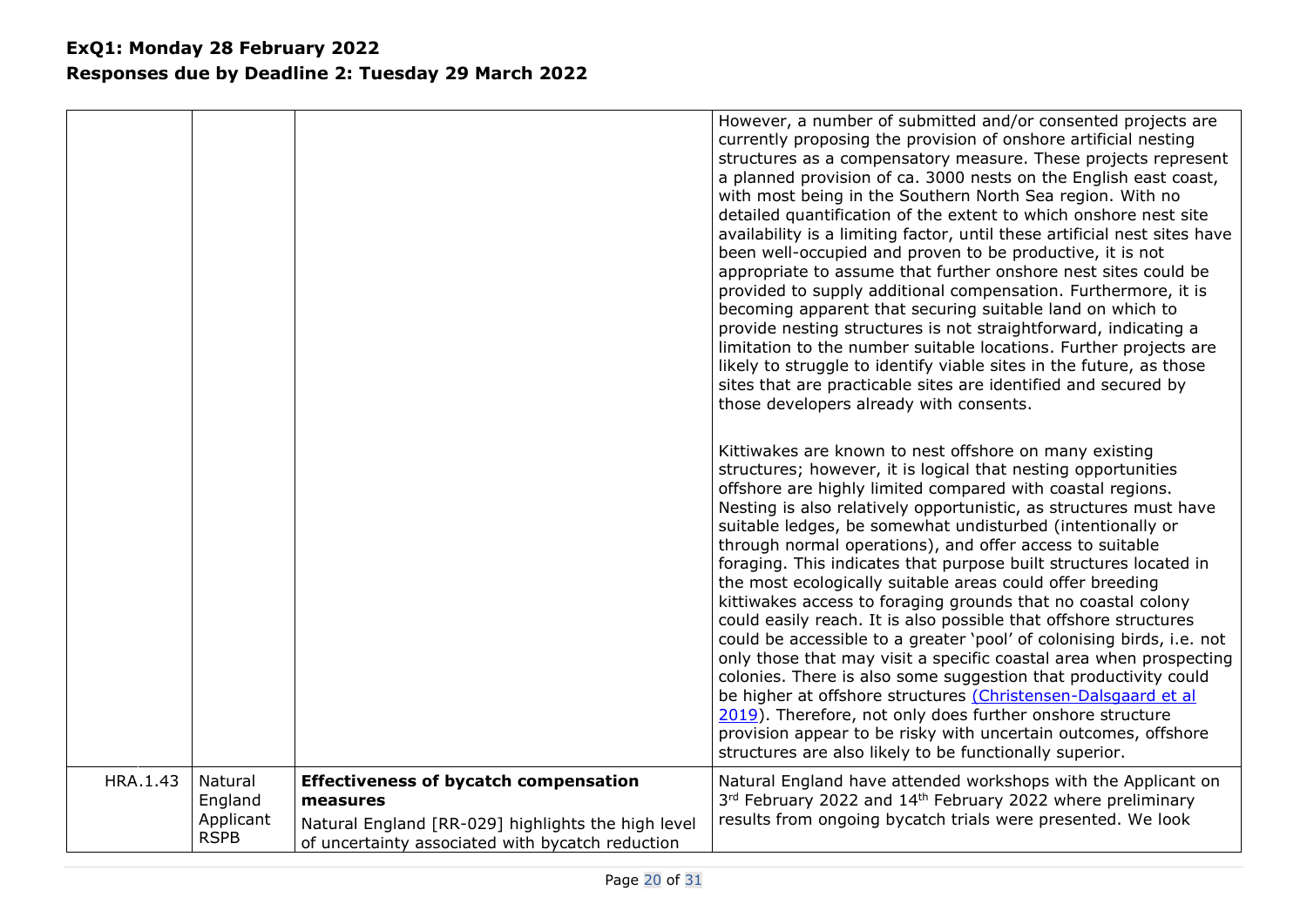<span id="page-20-0"></span>

| <b>HE</b> |                                                                        | compensation measures. The RSPB [RR-033]<br>describes them as experimental research that<br>could not yet be considered as a compensation<br>measure. Are there any updates on research or<br>trials? Is it the Applicant's intention to continue to<br>put such measures forward as compensation?<br><b>Historic Environment including Marine Archaeology</b>                                                                                                                                                                                                                                                                                                                                | forward to seeing the full survey report, which we understand will<br>be submitted at Deadline 5.                                                                                                                                                                                                                                                                                                                                                                                                                                                                                                                                                                                                                                                                                                                      |
|-----------|------------------------------------------------------------------------|-----------------------------------------------------------------------------------------------------------------------------------------------------------------------------------------------------------------------------------------------------------------------------------------------------------------------------------------------------------------------------------------------------------------------------------------------------------------------------------------------------------------------------------------------------------------------------------------------------------------------------------------------------------------------------------------------|------------------------------------------------------------------------------------------------------------------------------------------------------------------------------------------------------------------------------------------------------------------------------------------------------------------------------------------------------------------------------------------------------------------------------------------------------------------------------------------------------------------------------------------------------------------------------------------------------------------------------------------------------------------------------------------------------------------------------------------------------------------------------------------------------------------------|
|           |                                                                        | Offshore heritage and marine archaeology                                                                                                                                                                                                                                                                                                                                                                                                                                                                                                                                                                                                                                                      |                                                                                                                                                                                                                                                                                                                                                                                                                                                                                                                                                                                                                                                                                                                                                                                                                        |
| LV.1.2    | <b>ERYC</b><br>Historic<br>England<br>Natural<br>England<br><b>HCC</b> | <b>Representative viewpoints</b><br>The Applicant notes [APP-028, Table 4.4] that the<br>viewpoints presented have been agreed by all<br>stakeholders.<br>Is the selection of viewpoints presented by the<br>Applicant satisfactory or do you believe that<br>additional viewpoints are required?<br>If you believe additional viewpoints are required,<br>please provide further details to explain why they<br>are required.                                                                                                                                                                                                                                                                | Natural England is restricting its advice to the Flamborough Head<br>Heritage Coast, in line with our statutory remit on designated<br>landscapes. For landscape effects outside of this area, with the<br>exception of the candidate Yorkshire Wolds AONB which is<br>addressed in LV.1.4, advice should be sought from the Local<br>Authority.<br>No further viewpoints are required in respect of the Flamborough<br>Head Heritage Coast.                                                                                                                                                                                                                                                                                                                                                                           |
| LV.1.14   | Applicant<br>Natural<br>England                                        | Assessment of the Yorkshire Wolds as an<br><b>Area of Outstanding Natural Beauty</b><br>Could the Applicant please Provide comment, or<br>signposting which indicates where comment is<br>provided, in response to [RR-029, Appendix H,<br>page 3] from Natural England on the implications<br>of the possible designation of the Yorkshire Wolds<br>as an AONB for its Landscape and Visual<br>Assessment. Would a change in designation alter<br>the significance of effects and would any additional<br>mitigation be necessary or possible?<br>Could Natural England provide an overview of the<br>assessment process and likely timeframes for any<br>potential decision on designation? | A change in designation would alter the significance of effects<br>and additional mitigation would likely be necessary. However,<br>until the special qualities of the area have been identified and the<br>designation order limits defined and approved, Natural England is<br>not able to provide specific advice as to what these mitigation<br>measures should comprise. However, provision of a high<br>standard of mitigation regarding views from the Wolds now<br>would minimise the risk of additional measures being found to be<br>required in the post-consent phase.<br>Unfortunately we have been unable to liaise with the team<br>leading the work on the AONB to confirm the assessment process<br>and likely timescales ahead of this deadline. We will provide an<br>update on this at Deadline 3. |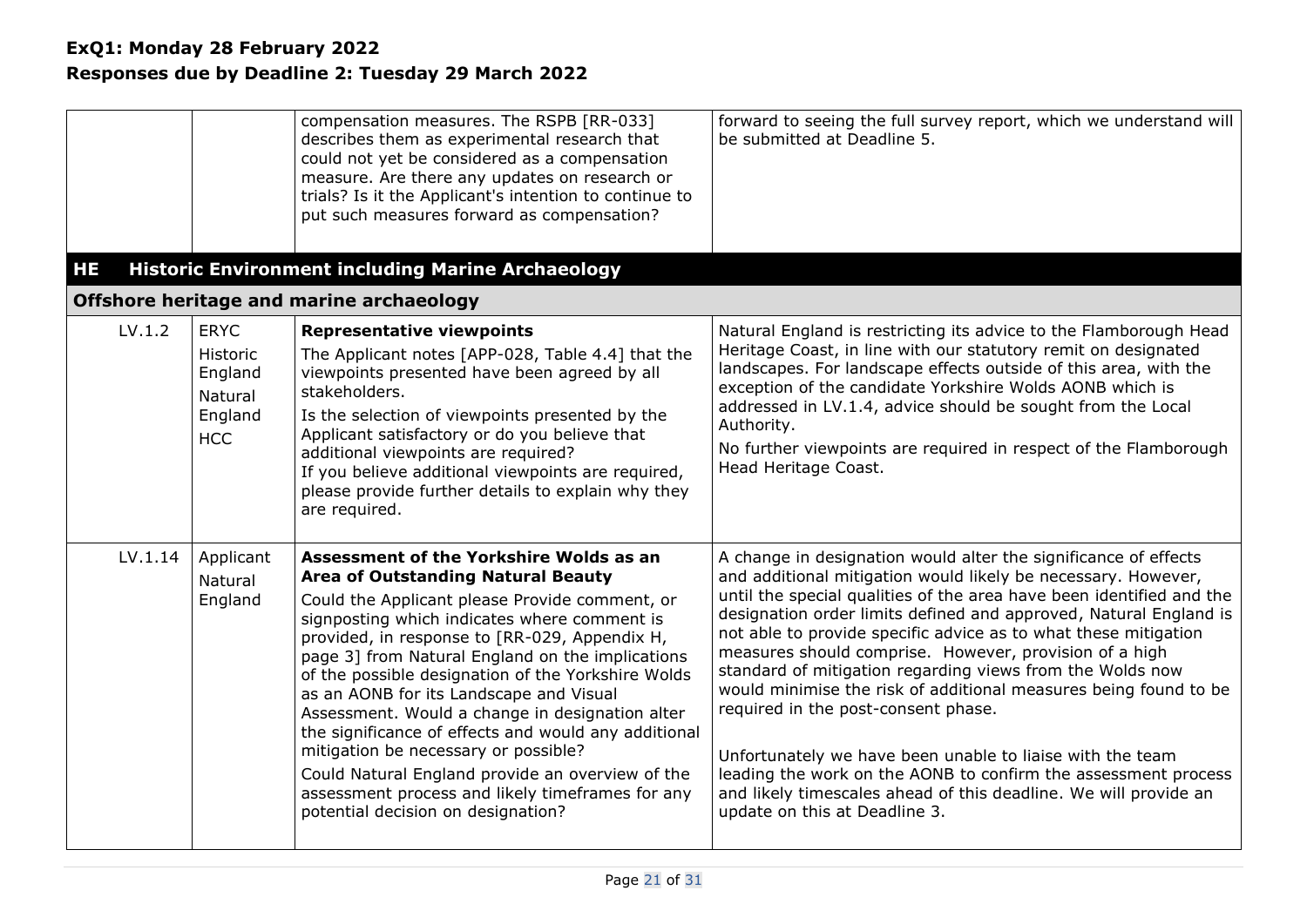<span id="page-21-0"></span>

| <b>MC</b> |                                 | Marine and Coastal Geology, Oceanography and Physical Processes                                                                                                                                                                                                                                                                                       |                                                                                                                                                                                                                                                                                                                                                                                                                      |
|-----------|---------------------------------|-------------------------------------------------------------------------------------------------------------------------------------------------------------------------------------------------------------------------------------------------------------------------------------------------------------------------------------------------------|----------------------------------------------------------------------------------------------------------------------------------------------------------------------------------------------------------------------------------------------------------------------------------------------------------------------------------------------------------------------------------------------------------------------|
| MC.1.1    | Natural<br>England              | <b>Numbering of Natural England's Relevant</b><br>Representation                                                                                                                                                                                                                                                                                      | Natural England apologies for this typographic error and can<br>confirm no text is missing.                                                                                                                                                                                                                                                                                                                          |
|           |                                 | The paragraph numbering of Natural England's<br>Relevant Representation [RR-029] (Smithic Bank<br>section) runs directly from 5.44 to 5.55. Could<br>Natural England confirm if any text is missing or if<br>this is simply a numbering error and amend the<br>document accordingly.                                                                  | We would be happy to submit a corrected version of our<br>Relevant/Written Representation if required.                                                                                                                                                                                                                                                                                                               |
| MC.1.2    | Applicant<br><b>MMO</b>         | <b>Further geophysical surveys</b>                                                                                                                                                                                                                                                                                                                    | Natural England has not seen these 2021 geophysical survey<br>data.                                                                                                                                                                                                                                                                                                                                                  |
|           | Natural<br>England              | Chapter 4 of the ES [APP-010] notes that pre-<br>construction, high-resolution geophysical surveys<br>were yet to be undertaken at the time of writing,<br>but that they were planned for 2021 and that<br>interpretation will be available Q4 2021. Could the<br>Applicant provide an update and all invited parties<br>comment on any implications? | However, we note that the Applicant is undertaking a review of<br>their Maximum Design Scenario (MDS) against the 2021<br>geophysical survey data and will be providing a Clarification Note<br>on this at Deadline 3. We will aim to respond to this in our<br>deadline 4 submissions (noting that there will be insufficient time<br>for us to review Deadline 3 submissions ahead of Issue Specific<br>Hearings). |
| MC.1.3    | Applicant<br>Natural<br>England | Impacts of any further geophysical surveys<br>Please respond to the MMO's question [RR-020]<br>asking if any further geophysical surveys are<br>proposed, and - if they involve noise generating                                                                                                                                                      | The Applicant has responded to MMO's question stating: "At the<br>time of assessment, the timing, scope and scale of geophysical<br>surveys associated with Hornsea Four were not known" [REP1-<br>038] RR-020-4.5.17.                                                                                                                                                                                               |
|           |                                 | activities such as multibeam echosounders and<br>sub-bottom profilers - if the potential impact of<br>these on marine wildlife been appropriately<br>considered in the ES. (If not fully addressed in the                                                                                                                                             | Natural England's initial query would be whether these<br>geophysical surveys are likely to include sub-bottom profilers, as<br>these are the main geophysical equipment of concern in terms of<br>noise generated.                                                                                                                                                                                                  |
|           |                                 | Applicant's Deadline 1 response to Relevant<br>Representations.)                                                                                                                                                                                                                                                                                      | A high-level assessment should be presented, with as much<br>detail as is available at this time. However, we note that the<br>precise detail and timings of surveys may not be known at this<br>stage, which will present a challenge in assessing the potential<br>in-combination effects. This should therefore be addressed the<br>Site Integrity Plan.                                                          |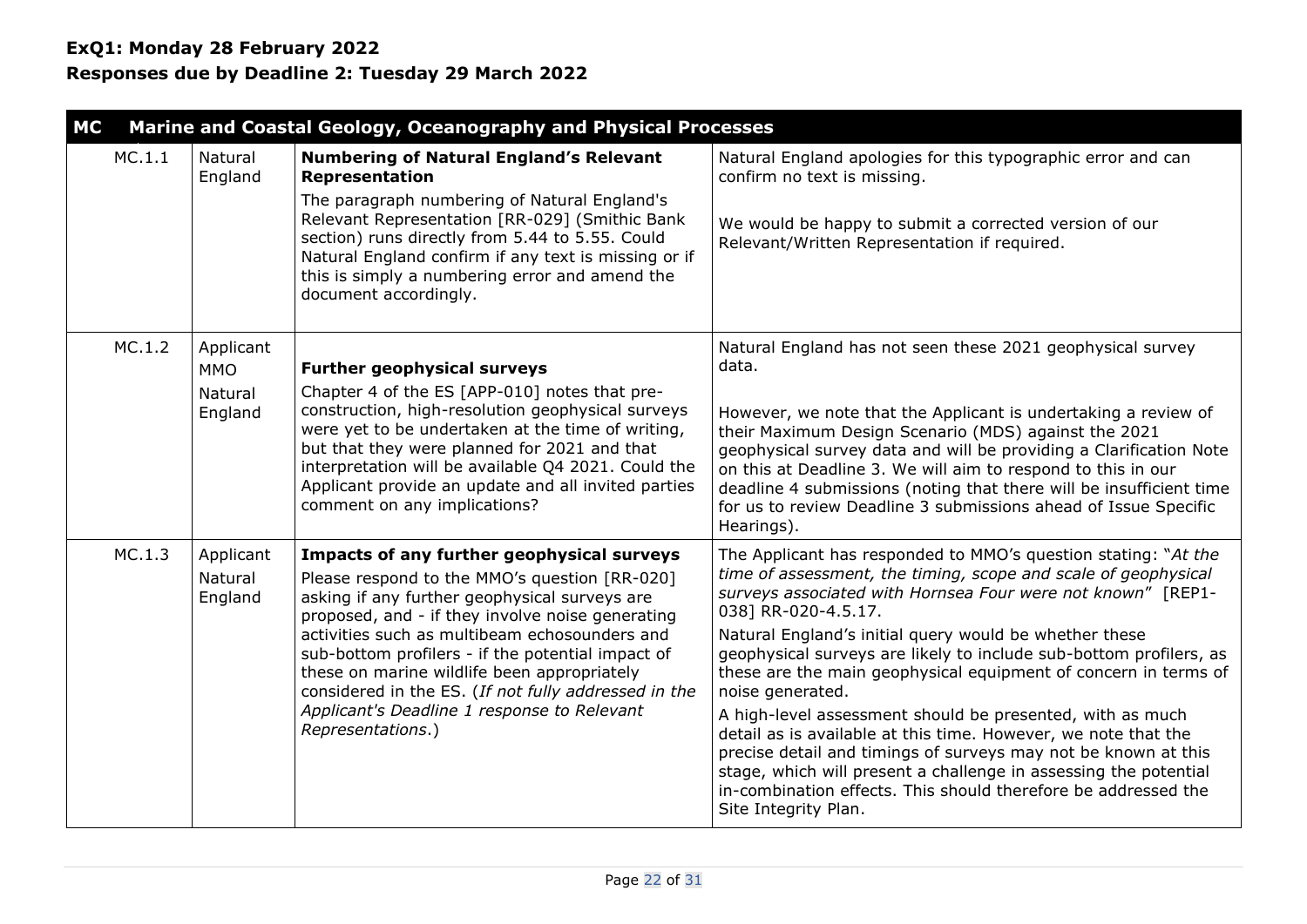| MC.1.7  | <b>MMO</b><br>Natural<br>England | <b>Rock backfill</b><br>The ES [APP-013] says that additional material<br>may be required in the backfilling of the eight<br>Horizontal Directional Drilling [HDD] exit pits in the<br>landfall area to make up for any loss in excavated<br>sediment volume. It suggests that rocks may be<br>used. Is this acceptable to the MMO and Natural<br>England? If not, why not, and are there any<br>alternatives that you would suggest to the<br>Applicant?                                                                                                                   | No, the use of rock or any material from elsewhere is not<br>acceptable to Natural England (please see RR - Appendix E<br>Marine Geology, Oceanography and Physical Processes - point 24<br>$[RR-029]$ ).<br>Backfilling with rock (or any material brought in) would not meet<br>the same characteristics as the sediment removed and would<br>fundamentally change the habitat type and marine processes of<br>the area. Over time the rock used to backfill could become<br>exposed and create an artificial berm which will have further<br>implications for marine processes and sediment movement in the<br>area. |
|---------|----------------------------------|-----------------------------------------------------------------------------------------------------------------------------------------------------------------------------------------------------------------------------------------------------------------------------------------------------------------------------------------------------------------------------------------------------------------------------------------------------------------------------------------------------------------------------------------------------------------------------|-------------------------------------------------------------------------------------------------------------------------------------------------------------------------------------------------------------------------------------------------------------------------------------------------------------------------------------------------------------------------------------------------------------------------------------------------------------------------------------------------------------------------------------------------------------------------------------------------------------------------|
|         |                                  |                                                                                                                                                                                                                                                                                                                                                                                                                                                                                                                                                                             | It is standard practice for developments along this coastline to<br>use material extracted from the pits to backfill these to allow the<br>sediment structure to be maintained. Depending on available<br>land and completion of impact assessment, Natural England<br>would recommend removing the extracted material to a suitable<br>holding location on land to ensure it is available for re-<br>instatement (As per Natural England RR -029).                                                                                                                                                                     |
|         |                                  |                                                                                                                                                                                                                                                                                                                                                                                                                                                                                                                                                                             | Natural England would also refer the Examiners to our Relevant<br>Representation comment 25 in Appendix E Marine Geology,<br>Oceanography and Physical Processes, where we highlight 'there<br>is no mention of the reinstatement of the seabed profile following<br>backfilling of the exit pits' which is also an important factor to<br>consider when backfilling. Natural England, therefore, cannot<br>agree with the assessment of significance of the impact pathway<br>relating to Seabed preparation activities in landfall area (MP-C-1)                                                                      |
| MC.1.13 | Applicant<br>Natural<br>England  | <b>Assessment of the Flamborough Front</b><br>The MMO [RR-020] notes a second outstanding<br>pre-application request for further assessment<br>through research and satellite thermal imagery of<br>the impact of the Proposed Development on the<br>productivity of the Flamborough Front. Can the<br>Applicant signpost any assessment of impacts on<br>the productivity of the Flamborough Front? Is it the<br>Applicant's intention to undertake additional work<br>and assessment? If so, this would be required in<br>the Examination as soon as possible. When would | The Applicant has provided Natural England with a Scope of<br>Works which details a marine process analysis to<br>investigate/validate the position of the Flamborough Front, and<br>the potential impacts of the Hornsea Four array on the Front,<br>both alone and in-combination with other projects/plans. This is<br>expected at Deadline 3. Natural England will aim to review and<br>respond to this supplementary report at Deadline 4, noting that<br>there will be insufficient time for us to review Deadline 3<br>submissions ahead of the Issue Specific Hearings.                                         |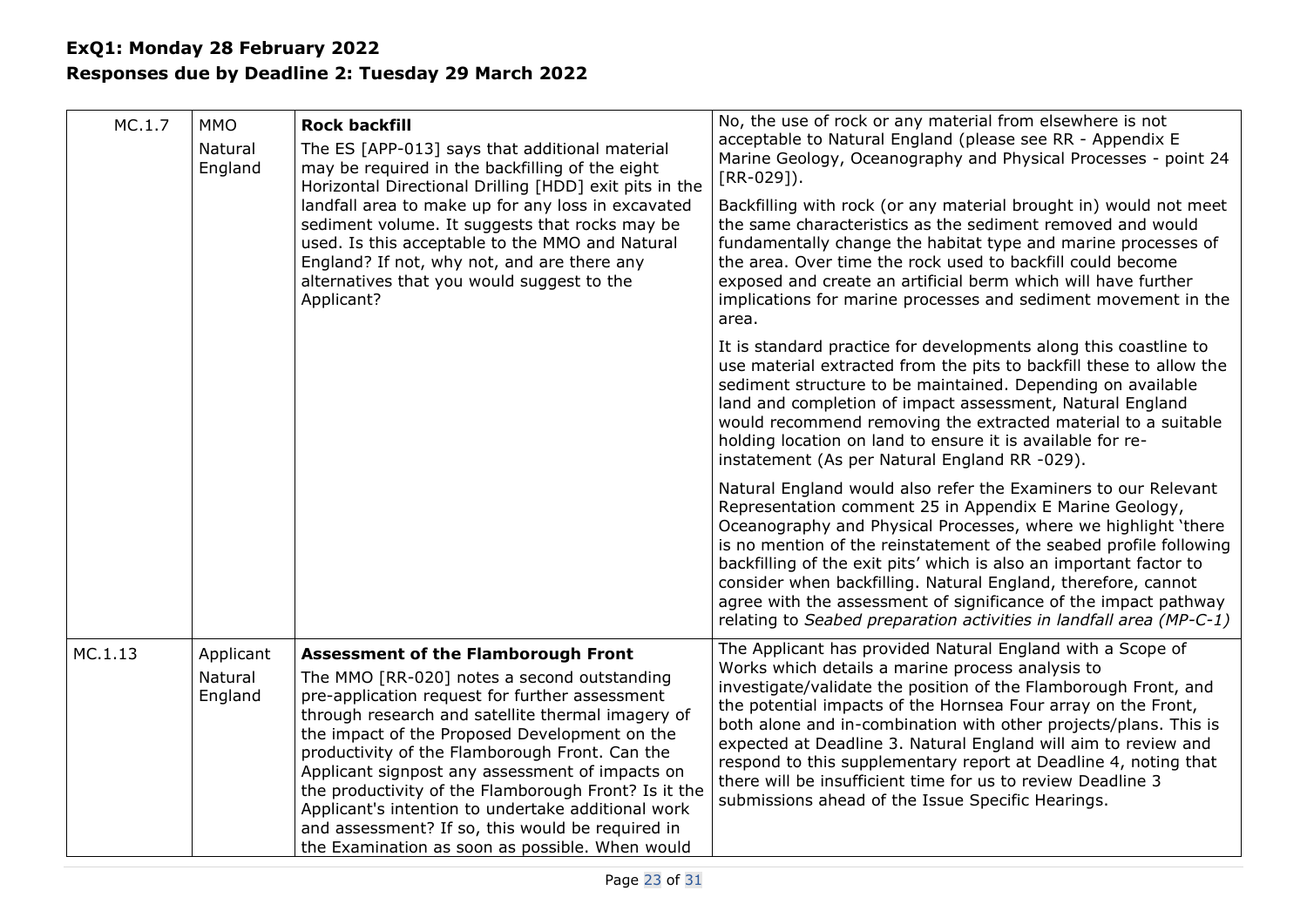|         |                                               | the results be available? If not, why not? (If not<br>fully addressed in the Applicant's Deadline 1<br>response to Relevant Representations.)                                                                                                                                                                                                                                                                                                                                                                                                                                                                                                                                                                                                                                                                                                                                                                                                                                                                                                                                                                           | Recent relevant research which may help inform the Applicant's<br>assessment of the impact of the Hornsea Four array on the<br>Flamborough Front include the following:<br>Christiansen N, Daewel U, Djath B and Schrum C (2022)<br>Emergence of Large-Scale Hydrodynamic Structures Due to<br>Atmospheric Offshore Wind Farm Wakes. Front. Mar. Sci.<br>9:818501. doi: 10.3389/fmars.2022.818501<br>Dorrell et al. (2022) Anthropogenic Mixing of Seasonally<br>Stratified Shelf Seas by Offshore Wind Farm Infrastructure<br>2112.12571.pdf (arxiv.org)                                                                                                                                                                                                                                                                                                                                                                                                                                                                                                                                                                                                                                                                                                                                                                                                                                                                       |
|---------|-----------------------------------------------|-------------------------------------------------------------------------------------------------------------------------------------------------------------------------------------------------------------------------------------------------------------------------------------------------------------------------------------------------------------------------------------------------------------------------------------------------------------------------------------------------------------------------------------------------------------------------------------------------------------------------------------------------------------------------------------------------------------------------------------------------------------------------------------------------------------------------------------------------------------------------------------------------------------------------------------------------------------------------------------------------------------------------------------------------------------------------------------------------------------------------|---------------------------------------------------------------------------------------------------------------------------------------------------------------------------------------------------------------------------------------------------------------------------------------------------------------------------------------------------------------------------------------------------------------------------------------------------------------------------------------------------------------------------------------------------------------------------------------------------------------------------------------------------------------------------------------------------------------------------------------------------------------------------------------------------------------------------------------------------------------------------------------------------------------------------------------------------------------------------------------------------------------------------------------------------------------------------------------------------------------------------------------------------------------------------------------------------------------------------------------------------------------------------------------------------------------------------------------------------------------------------------------------------------------------------------|
| MC.1.14 | Applicant<br><b>MMO</b><br>Natural<br>England | <b>Location of the Flamborough Front</b><br>The information provided to the Examination<br>suggests different views are held about the<br>location of the Flamborough Front. The ES [APP-<br>013, paras 1.7.9.2 and 1.7.9.3] suggests it is<br>south of the proposed array area. Natural<br>England's Relevant Representation [RR-029,<br>Appendix E, entries 8, 74 and 97] argues that<br>Figure 37 of the Marine Processes Technical Report<br>[APP-067] shows the array area to be located<br>within a zone of 90-100% occurrence of the Front.<br>If the location of the Front is not fixed, to what<br>extent does it vary and over what time frame?<br>What implications does this have for turbulent<br>wakes and their effects? What are the implications<br>of the inclusion of the non-cylindrical, gravity base<br>structure foundations in the array, and what level<br>of certainty can be applied to the consequent<br>wakes, their interactions, and potential direct<br>impacts on the Flamborough Front and indirect<br>impacts on seabirds and marine mammals through<br>changes to its productivity? | NE believe Flamborough Front and HOW4 array could potentially<br>overlap, based on the data presented within the ES and<br>associated annexes. However, the data presented is currently<br>insufficient to inform the baseline characterisation of the<br>Flamborough Front.<br>Recent research suggests that clusters of offshore wind farms<br>could lead to structural changes to the water column which<br>extend far beyond the associated wind farms. Given the<br>importance of the Flamborough Front to nutrient availability, it is<br>vital that the potential impact of the Hornsea Four array in<br>respect of tidal flows, the related turbulent wakes and resultant<br>mixing of the water column, be adequately assessed for all<br>design options being considered (gravity bases, pin piles,<br>monopiles). We would want to see this assessment irrespective<br>of whether there is a direct overlap between Flamborough Front<br>and Hornsea 4 array area. The applicant should also consider the<br>cumulative impacts of the other impacts within the Hornsea<br>Zone.<br>Currently, potential adverse effects to designated sites such as<br>the Flamborough Head SAC, Flamborough and Filey Coast SPA,<br>and Southern North Sea SAC, cannot be discounted due to the<br>lack of robust scientific evidence to the contrary. Yet, we know<br>that the Flamborough Front has a significant influence over |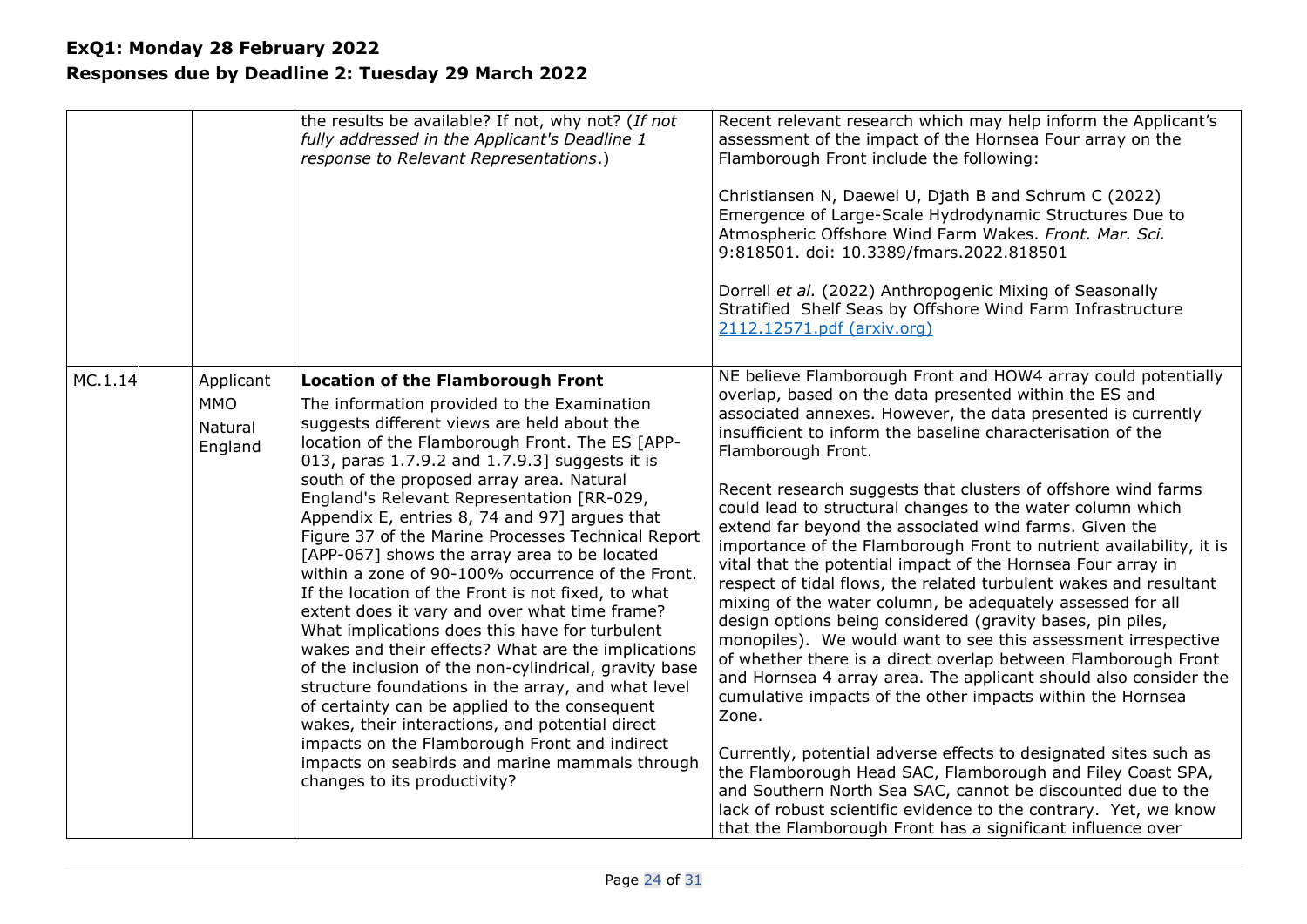|         |                                 |                                                                                                                                                                                                                                                                                                                                                                                                                                                                                                                                                                                                                                                                                                                                                                                                                                                                                                                                                                                                                                                                                                                                                                                                 | primary production, the marine ecosystem and, in turn, the<br>function of nearby marine protected areas.<br>As raised above Natural England is concerned with the<br>timeframes presented in examination and the addition of new<br>material to consider. The additional submission expected by the<br>Applicant at Deadline 3 could have significant implications for the<br>assessment of impacts within the Marine Processes<br>Environmental Statement.                                                                                                                                                                                                                                                                                                                                                                                                                                                                                                                                                                                                                                                                                                                                                                         |
|---------|---------------------------------|-------------------------------------------------------------------------------------------------------------------------------------------------------------------------------------------------------------------------------------------------------------------------------------------------------------------------------------------------------------------------------------------------------------------------------------------------------------------------------------------------------------------------------------------------------------------------------------------------------------------------------------------------------------------------------------------------------------------------------------------------------------------------------------------------------------------------------------------------------------------------------------------------------------------------------------------------------------------------------------------------------------------------------------------------------------------------------------------------------------------------------------------------------------------------------------------------|-------------------------------------------------------------------------------------------------------------------------------------------------------------------------------------------------------------------------------------------------------------------------------------------------------------------------------------------------------------------------------------------------------------------------------------------------------------------------------------------------------------------------------------------------------------------------------------------------------------------------------------------------------------------------------------------------------------------------------------------------------------------------------------------------------------------------------------------------------------------------------------------------------------------------------------------------------------------------------------------------------------------------------------------------------------------------------------------------------------------------------------------------------------------------------------------------------------------------------------|
| MC.1.19 | Applicant<br>Natural<br>England | <b>Intertidal access ramp</b><br>In its Relevant Representation [RR-029], Natural<br>England highlights the possibility that the proposed<br>temporary access ramp in the intertidal area could<br>cause adverse environmental effects. Is it possible<br>that such effects could include impacts on MCZs as<br>well as the Dimlington Cliffs, Flamborough Head<br>and Humber Estuary SSSIs?<br>The Applicant has submitted a MCZ assessment<br>[APP-070] that concludes that the Proposed<br>Development would not hinder conservation<br>objectives. Does this require updating in the light<br>of the potential impact from the intertidal access<br>ramp?<br>Natural England has suggested that the intertidal<br>access ramp has not been assessed in the ES. If it<br>has, can the Applicant please signpost where? If it<br>has not, why has it not?<br>Does the Applicant intend to carry out any further<br>assessment of the intertidal access ramp in relation<br>to coastal processes, geomorphology, benthic and<br>intertidal habitats, and protected sites? If so, this<br>is required as soon as possible. When would it be<br>submitted into the Examination? If not, why not? | Natural England is reassured that the temporary intertidal access<br>ramp only partially encroaches on the very upper intertidal zone<br>and is unlikely to interfere with beach processes ( [REP1-038]<br>RR-029-5.36). However, we are still concerned that the ramp<br>will be installed at a low point of a rapidly eroding cliff. Any<br>works that result in the lowering of the cliff will need to consider<br>the impact on flood risk from wave action and spray. The impact<br>of the intertidal access ramp on cliff stability and cliff erosion has<br>not been fully considered. In addition, the potential impact of<br>accelerated cliff erosion needs to be considered.<br>Furthermore, no details have been provided regarding cliff slope<br>re-grading, cutting into the existing cliff face, and/or surfacing of<br>the cliff face. Similarly, there are no details regarding the<br>storage of any removed cliff material and whether it will be<br>reinstated on completion of the works. Given the very high rates<br>of erosion along this coastline, the Applicant needs to consider<br>cliff retreat and down-wearing of the upper beach at the ramp<br>location, during the lifespan of the access ramp. |
| MC.1.20 | Applicant                       | <b>Identification of marine process receptors</b>                                                                                                                                                                                                                                                                                                                                                                                                                                                                                                                                                                                                                                                                                                                                                                                                                                                                                                                                                                                                                                                                                                                                               | Natural England has held further discussions with the Hornsea<br>Four Project Team to explain our concerns. We note that the                                                                                                                                                                                                                                                                                                                                                                                                                                                                                                                                                                                                                                                                                                                                                                                                                                                                                                                                                                                                                                                                                                        |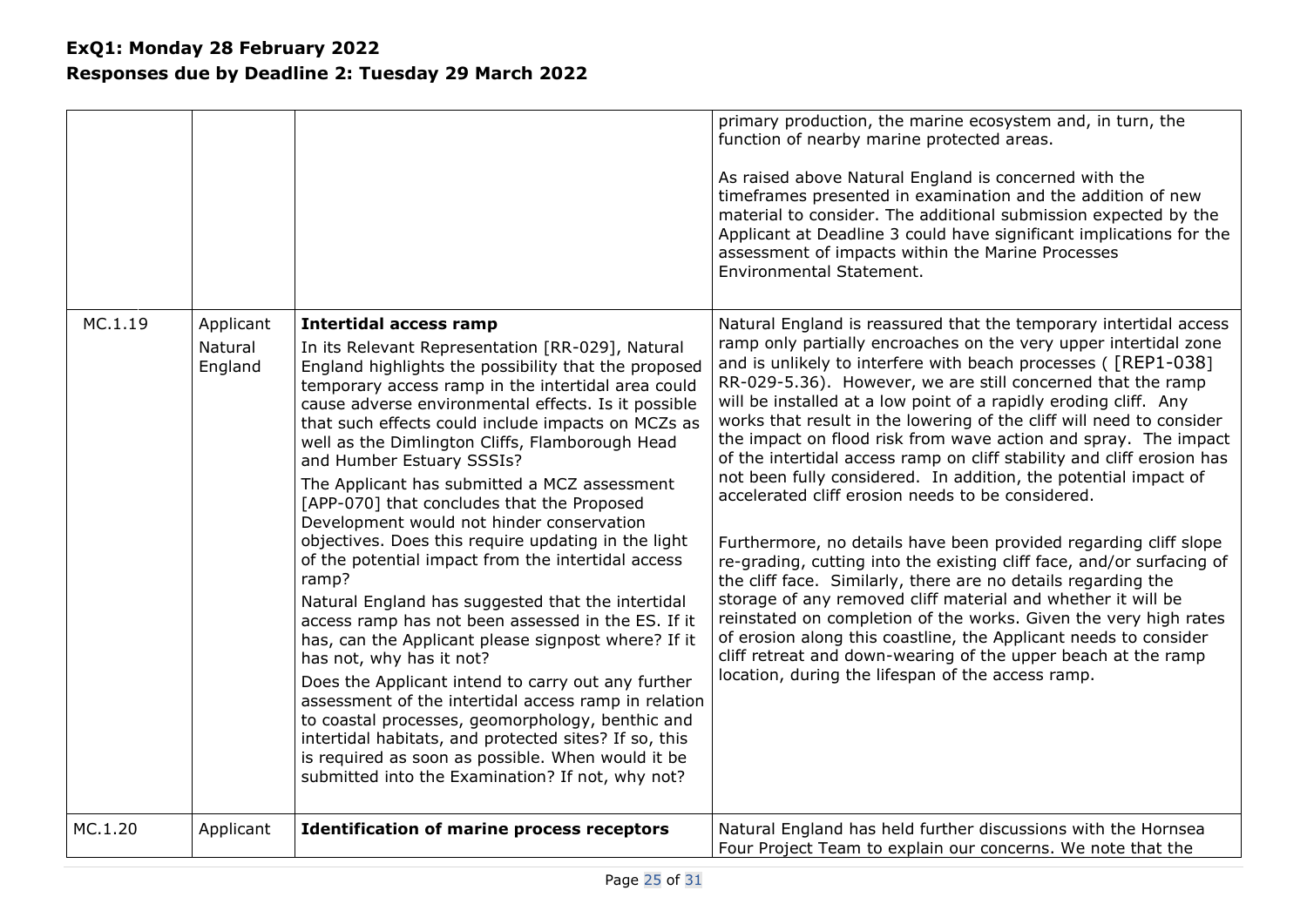<span id="page-25-0"></span>

|                                       |        | Natural<br>England              | Natural England's Relevant Representation [RR-<br>029] notes disagreement with the Applicant's<br>scope of marine process receptors. Has this matter<br>been progressed between the parties? If not, why<br>not, and will it be resolved before the close of the<br>Examination? If not fully addressed in the<br>Applicant's Deadline 1 response to Relevant<br>Representations.)                                                                                                                                                                                                                                                                                                            | Applicant will be providing their Marine Processes Supplementary<br>Reports at Deadline 3 and we would anticipate further discussion<br>on this topic following this submission.<br>Natural England is concerned that there are significant marine<br>process issues to work through within the examination. Although<br>we are pleased that the applicant is seeking to draw upon all<br>available information, we are conscious that overall the empirical<br>evidence available is likely to be limited, and that this will make<br>drawing definitive conclusions difficult. We therefore encourage<br>the applicant to focus on identifying workable solutions that<br>reduce the potential for impacts to acceptable levels, rather than<br>seeking to definitively rule out impacts. Natural England would<br>welcome the opportunity to help identify mutually acceptable<br>solutions in the face of this uncertainty. |
|---------------------------------------|--------|---------------------------------|-----------------------------------------------------------------------------------------------------------------------------------------------------------------------------------------------------------------------------------------------------------------------------------------------------------------------------------------------------------------------------------------------------------------------------------------------------------------------------------------------------------------------------------------------------------------------------------------------------------------------------------------------------------------------------------------------|---------------------------------------------------------------------------------------------------------------------------------------------------------------------------------------------------------------------------------------------------------------------------------------------------------------------------------------------------------------------------------------------------------------------------------------------------------------------------------------------------------------------------------------------------------------------------------------------------------------------------------------------------------------------------------------------------------------------------------------------------------------------------------------------------------------------------------------------------------------------------------------------------------------------------------|
| <b>ME</b>                             |        | <b>Marine Ecology</b>           |                                                                                                                                                                                                                                                                                                                                                                                                                                                                                                                                                                                                                                                                                               |                                                                                                                                                                                                                                                                                                                                                                                                                                                                                                                                                                                                                                                                                                                                                                                                                                                                                                                                 |
|                                       | ME.1.1 | Applicant<br>Natural<br>England | <b>European and national sites</b><br>The ES [APP-014 and APP-015] notes that where<br>an internationally designated site coincides with a<br>nationally protected site, only the international site<br>has been taken forward for assessment, on the<br>assumption that the potential effects on the<br>integrity and conservation status of the nationally<br>designated site are inherent in the assessment of<br>the internationally designated site.<br>Where has this assumption been applied, and is it<br>valid, given that SSSIs citations may include a<br>broader range of notified special interest features<br>than the qualifying features of a corresponding<br>European site? | Natural England do not consider this assumption to be valid. We<br>advise that it should be checked that where this assumption has<br>been made, all affected features under both designations have<br>been considered.                                                                                                                                                                                                                                                                                                                                                                                                                                                                                                                                                                                                                                                                                                         |
| <b>Fish and shellfish ecology</b>     |        |                                 |                                                                                                                                                                                                                                                                                                                                                                                                                                                                                                                                                                                                                                                                                               | No questions for Natural England's attention in this section                                                                                                                                                                                                                                                                                                                                                                                                                                                                                                                                                                                                                                                                                                                                                                                                                                                                    |
| <b>Benthic and intertidal ecology</b> |        |                                 |                                                                                                                                                                                                                                                                                                                                                                                                                                                                                                                                                                                                                                                                                               | No questions for Natural England's attention in this section                                                                                                                                                                                                                                                                                                                                                                                                                                                                                                                                                                                                                                                                                                                                                                                                                                                                    |
| <b>Marine mammal ecology</b>          |        |                                 |                                                                                                                                                                                                                                                                                                                                                                                                                                                                                                                                                                                                                                                                                               | No questions for Natural England's attention in this section                                                                                                                                                                                                                                                                                                                                                                                                                                                                                                                                                                                                                                                                                                                                                                                                                                                                    |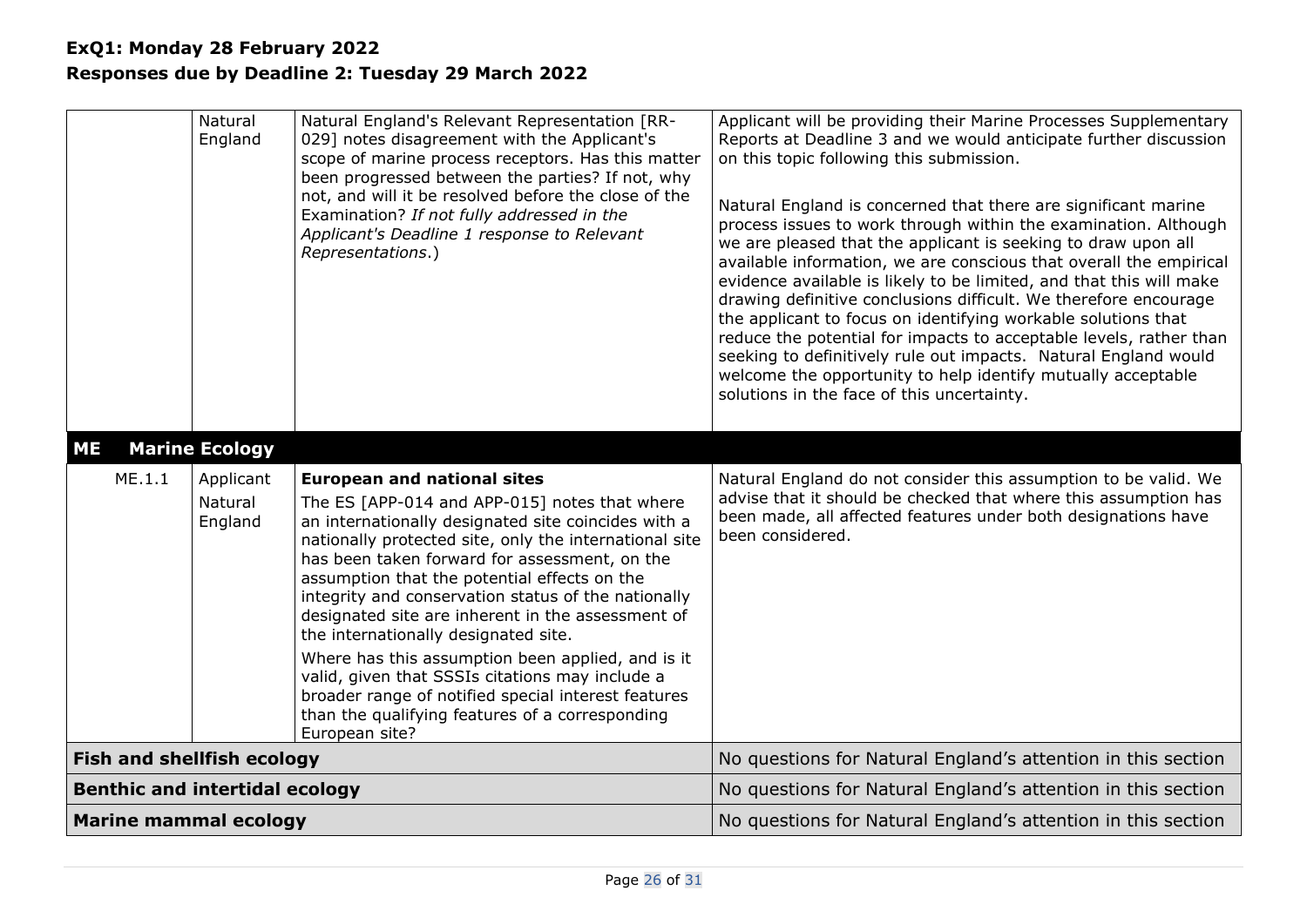<span id="page-26-0"></span>

| Marine and coastal bird ecology                           |                                                                                                                                                                                                                                                                                                                                                                                                                                                                                                                                               | No questions for Natural England's attention in this section                                                                                                                                                                                                                                                                                                                                                                                                                                                                                                                                                                                                                                                                                                                                                                                                                                                                                                                                                                                                                                                                                                                                                                                                                                                                                                                                                                 |  |  |
|-----------------------------------------------------------|-----------------------------------------------------------------------------------------------------------------------------------------------------------------------------------------------------------------------------------------------------------------------------------------------------------------------------------------------------------------------------------------------------------------------------------------------------------------------------------------------------------------------------------------------|------------------------------------------------------------------------------------------------------------------------------------------------------------------------------------------------------------------------------------------------------------------------------------------------------------------------------------------------------------------------------------------------------------------------------------------------------------------------------------------------------------------------------------------------------------------------------------------------------------------------------------------------------------------------------------------------------------------------------------------------------------------------------------------------------------------------------------------------------------------------------------------------------------------------------------------------------------------------------------------------------------------------------------------------------------------------------------------------------------------------------------------------------------------------------------------------------------------------------------------------------------------------------------------------------------------------------------------------------------------------------------------------------------------------------|--|--|
| <b>NAR Navigation and Radar (Marine and Air)</b>          |                                                                                                                                                                                                                                                                                                                                                                                                                                                                                                                                               |                                                                                                                                                                                                                                                                                                                                                                                                                                                                                                                                                                                                                                                                                                                                                                                                                                                                                                                                                                                                                                                                                                                                                                                                                                                                                                                                                                                                                              |  |  |
|                                                           | <b>Shipping and navigation</b>                                                                                                                                                                                                                                                                                                                                                                                                                                                                                                                |                                                                                                                                                                                                                                                                                                                                                                                                                                                                                                                                                                                                                                                                                                                                                                                                                                                                                                                                                                                                                                                                                                                                                                                                                                                                                                                                                                                                                              |  |  |
| NVL.1.2<br>Applicant<br>Natural<br>England                | <b>Cetacean sensitivity to Permanent Threshold</b><br><b>Shift</b><br>The MMO [RR-020] takes the position that<br>cetaceans should be assessed as having a high<br>sensitivity to Permanent Threshold Shift rather<br>than the medium sensitivity allocated in the<br>Applicant's ES [APP-016]. Should this be changed,<br>and the assessment updated accordingly? If not,<br>why not?                                                                                                                                                        | Natural England has not seen MMO's rationale for this position<br>and is therefore unable to comment at this time.                                                                                                                                                                                                                                                                                                                                                                                                                                                                                                                                                                                                                                                                                                                                                                                                                                                                                                                                                                                                                                                                                                                                                                                                                                                                                                           |  |  |
| NVL.1.6.<br>Applicant<br><b>MMO</b><br>Natural<br>England | At-source mitigation of underwater noise for<br>cetaceans<br>Co110 of the Commitment Register [APP-050] is<br>noted, but is it necessary in addition for the<br>Applicant to refer specifically and to commit to the<br>at-source underwater noise reduction measures<br>that were included as mitigation measures in the<br>underwater noise assessment? If such<br>commitments are not made, what are the<br>implications for the EIA and the HRA in relation to<br>the harbour porpoise interest feature of the<br>Southern North Sea SAC? | The Applicant has stated, in their EIA assessment, that the<br>measures in the Outline MMMP will reduce the impact from PTS<br>to negligible levels. At present, the only mitigation measure<br>proposed in the Outline MMMP [APP-240] to mitigate the full PTS<br>zone (based on SEL <sub>cum</sub> ) is the use of at-source noise mitigation.<br>Indeed, the Applicant states in the Outline MMMP that "Hornsea<br>Four will commit to providing at-source noise reduction measures<br>in order to reduce the potential for cumulative PTS risk to<br>negligible levels." We therefore consider that, in order to agree<br>with the PTS impact assessment conclusion, at-source noise<br>mitigation must be secured.<br>This is of further importance given the Applicant's response to<br>our Relevant Reps [REP1-038], specifically the response to<br>comment 2. In this response the Applicant presents an<br>assessment of animals in the PTS-onset zone (based on SEL <sub>cum</sub> )<br>during concurrent piling. When compared to single piling, there is<br>$a \sim 5$ - to 6-fold increase in the number of harbour porpoises that<br>may experience PTS (up to 1792 individuals), and the number of<br>minke whales increases too $(<1$ to 9). This significant increase in<br>number of individuals potentially exposed to PTS places even<br>greater importance on committing to mitigation of the full PTS |  |  |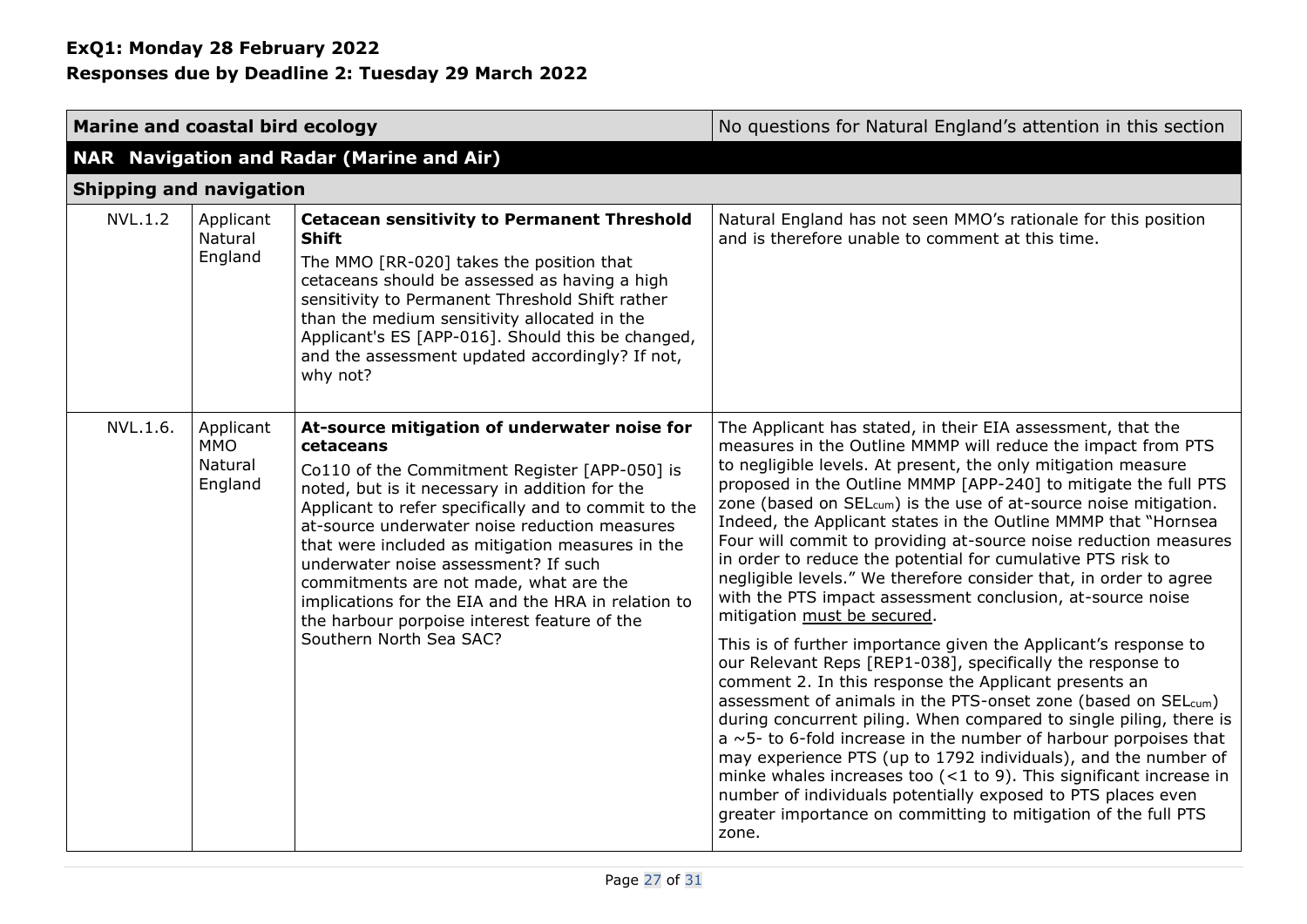<span id="page-27-0"></span>

| <b>NVL.1.7</b>                       | Applicant<br><b>MMO</b><br>Natural<br>England | <b>Concurrent piling</b><br>The MMO [RR-020] notes the Outline Marine<br>Mammal Mitigation Protocol statement that there<br>would be no concurrent piling between the array<br>area and the HVAC booster stations in the export<br>cable corridor but suggests that this is not made<br>clear in Co85 of the Commitment Register [APP-<br>050]. Does this need to be clarified in the<br>Commitment Register? If not, why not? | We acknowledge that the Applicant is proposing to undertake<br>further underwater noise modelling. We will consider the<br>additional modelling once it has been submitted for examination.<br>If the Applicant does not commit to at-source noise mitigation,<br>then an assessment of the number of harbour porpoise that<br>could experience PTS based on SEL <sub>cum</sub> after the mitigation<br>committed to in the Outline MMMP has been applied must be<br>presented. This should not include at-source underwater noise<br>mitigation. The Applicant should also ensure this is based on the<br>MDS ranges and not the most likely scenario.<br>Only after this assessment is presented can an assessment of the<br>residual impact significance be undertaken. This will determine<br>the implications for harbour porpoise at an EIA level.<br>Similarly, only after this assessment is presented can an<br>assessment against the SNS SAC harbour porpoise feature in<br>view of the site's Conservation Objectives be undertaken.<br>At Deadline 1 the Applicant has provided a revised draft DCO<br>[REP1-003]. In this, it is specified that "It is possible for<br>installation of the two piled foundations to occur concurrently i.e.<br>within a 24-hour period at up to two locations within the HVAC<br>search area or up to two locations within the array".<br>We are satisfied that this addresses our concern, in that<br>concurrent piling between the HVAC booster stations and the<br>array area is not permitted under the DCO. We agree with MMO<br>that this should also be made clear in the Commitment Register. |
|--------------------------------------|-----------------------------------------------|--------------------------------------------------------------------------------------------------------------------------------------------------------------------------------------------------------------------------------------------------------------------------------------------------------------------------------------------------------------------------------------------------------------------------------|-----------------------------------------------------------------------------------------------------------------------------------------------------------------------------------------------------------------------------------------------------------------------------------------------------------------------------------------------------------------------------------------------------------------------------------------------------------------------------------------------------------------------------------------------------------------------------------------------------------------------------------------------------------------------------------------------------------------------------------------------------------------------------------------------------------------------------------------------------------------------------------------------------------------------------------------------------------------------------------------------------------------------------------------------------------------------------------------------------------------------------------------------------------------------------------------------------------------------------------------------------------------------------------------------------------------------------------------------------------------------------------------------------------------------------------------------------------------------------------------------------------------------------------------------------------------------------------------------------------------------------------------------------|
| <b>Electromagnetic fields (EMFs)</b> |                                               |                                                                                                                                                                                                                                                                                                                                                                                                                                | No questions for Natural England's attention in this section                                                                                                                                                                                                                                                                                                                                                                                                                                                                                                                                                                                                                                                                                                                                                                                                                                                                                                                                                                                                                                                                                                                                                                                                                                                                                                                                                                                                                                                                                                                                                                                        |
| <b>Onshore noise and vibration</b>   |                                               |                                                                                                                                                                                                                                                                                                                                                                                                                                | No questions for Natural England's attention in this section                                                                                                                                                                                                                                                                                                                                                                                                                                                                                                                                                                                                                                                                                                                                                                                                                                                                                                                                                                                                                                                                                                                                                                                                                                                                                                                                                                                                                                                                                                                                                                                        |
| OE                                   | <b>Onshore Ecology</b>                        |                                                                                                                                                                                                                                                                                                                                                                                                                                |                                                                                                                                                                                                                                                                                                                                                                                                                                                                                                                                                                                                                                                                                                                                                                                                                                                                                                                                                                                                                                                                                                                                                                                                                                                                                                                                                                                                                                                                                                                                                                                                                                                     |
| OE.1.1                               | Natural<br>England<br><b>ERYC</b>             | Survey methodology - field survey dates<br>The field surveys for the Extended Phase 1 Habitat<br>Survey [APP-100] and the individual species were<br>undertaken in 2019. Given the time that has now<br>elapsed since these field surveys were completed,                                                                                                                                                                      | Natural England are satisfied with the surveys for informing<br>letters of impediment on the basis that they will be updated in<br>the pre-construction phase.                                                                                                                                                                                                                                                                                                                                                                                                                                                                                                                                                                                                                                                                                                                                                                                                                                                                                                                                                                                                                                                                                                                                                                                                                                                                                                                                                                                                                                                                                      |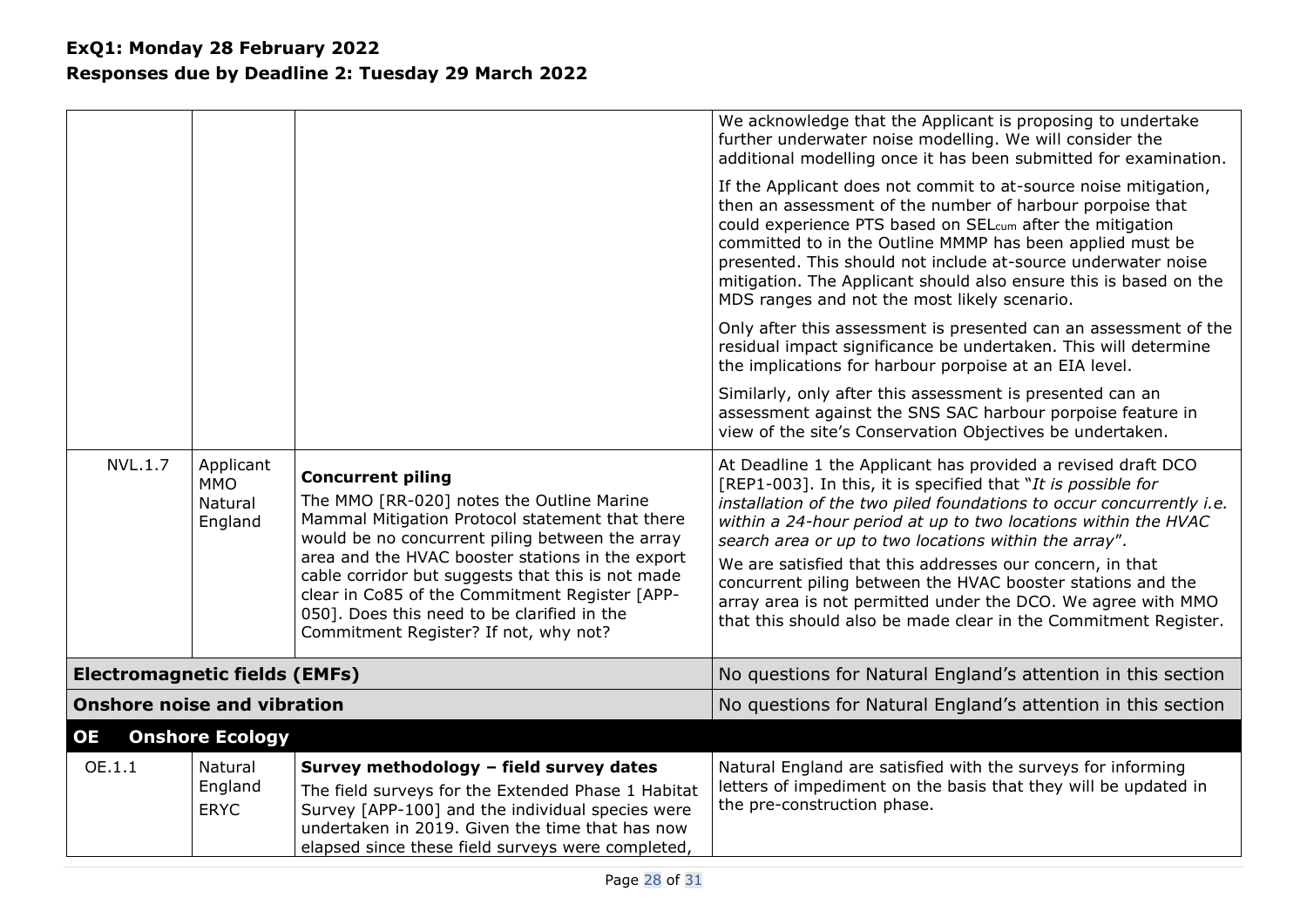|         |                        | and noting that Requirement 19 of the draft DCO<br>[APP-203] requires pre-construction surveys for<br>European protected species, are you satisfied with<br>the validity of the various surveys for individual<br>species that have been submitted? If not, why not?                                                                                                                                                                                                                                                                                                                                                                                                                                                                                                                                                                                                                                                                                                                                                                                                                                                                                                                                                                                                                                                                                           |                                                                                                                                                                                                                                                                                                                                                                                                                                                                                                                                                                                                                                                                                                                                                                                                                                                                                                                                                                                                                                                                                                                                                                                                                                                                                                                                                                                                                                                                                                                                                                                                                                                                                                                                                                                  |
|---------|------------------------|----------------------------------------------------------------------------------------------------------------------------------------------------------------------------------------------------------------------------------------------------------------------------------------------------------------------------------------------------------------------------------------------------------------------------------------------------------------------------------------------------------------------------------------------------------------------------------------------------------------------------------------------------------------------------------------------------------------------------------------------------------------------------------------------------------------------------------------------------------------------------------------------------------------------------------------------------------------------------------------------------------------------------------------------------------------------------------------------------------------------------------------------------------------------------------------------------------------------------------------------------------------------------------------------------------------------------------------------------------------|----------------------------------------------------------------------------------------------------------------------------------------------------------------------------------------------------------------------------------------------------------------------------------------------------------------------------------------------------------------------------------------------------------------------------------------------------------------------------------------------------------------------------------------------------------------------------------------------------------------------------------------------------------------------------------------------------------------------------------------------------------------------------------------------------------------------------------------------------------------------------------------------------------------------------------------------------------------------------------------------------------------------------------------------------------------------------------------------------------------------------------------------------------------------------------------------------------------------------------------------------------------------------------------------------------------------------------------------------------------------------------------------------------------------------------------------------------------------------------------------------------------------------------------------------------------------------------------------------------------------------------------------------------------------------------------------------------------------------------------------------------------------------------|
| OE.1.3. | Applicant<br><b>NE</b> | Mitigation measures for bat species -<br>hedgerows<br><b>Applicant:</b><br>In the Ecological Management Plan [APP-238, para]<br>3.3.2.16] you refer to employing moveable<br>features on a nightly basis for sections of<br>hedgerow that have been removed along bat<br>commuting and foraging routes. Would these<br>features remain in situ at times when construction<br>operations are not taking place, including after<br>construction operations have ceased and until the<br>replacement sections of hedgerow have become<br>established? If so, then how would this be secured<br>in the draft DCO and how has the post-<br>construction reinstatement of hedgerows been<br>assessed in the ES?<br>Furthermore, in [APP-238, para 4.3.3.2] you refer<br>to replacement hedgerows being of a comparative<br>age. Is this feasible for all sections of hedgerow<br>that are scheduled to be removed?<br><b>Natural England:</b><br>The ExA notes the comments you have made in<br>regard to onshore ecology in [para 5.66 of RR-<br>029]. Are you therefore satisfied that the<br>Applicant's mitigation measures, as summarised in<br>Table 3.23 of ES Vol. A3 Chapter 3 [APP-027],<br>would address the effects on bats? If not, are there<br>any other approaches that you consider would be<br>effective in terms of mitigation measures for bats? | The mitigation measures summarised in Table 3.23 of ES Vol. A3<br>Chapter 3 [APP-027] are provided in full in the Commitments<br>Register [APP-050] and the Outline Ecological Management Plan<br>[OEMP; APP-238]. Natural England considers the mitigation<br>proposals contained therein, with respect to removal of<br>hedgerows and employment of movable features in active<br>construction areas, to be largely satisfactory with regards to<br>ensuring that there is continuity of commuting activity for bats.<br>However, there is some disparity in the text between<br>commitments in APP-050 and APP-238 which we consider needs<br>to be addressed to ensure effects on bats are fully mitigated.<br>For example, Co26 of [APP-050] states: "Where hedgerows<br>and/or trees require removal, this will be undertaken prior to<br>topsoil removal. Sections of hedgerows and trees will be replaced<br>using like for like hedgerow species. DCO Requirement 17<br>(CoCP); and; DCO Requirement 10 (EMP)".<br>Co194 [APP-050] states: "Where agreed with landowners,<br>removed hedgerows and trees will be replaced with hedgerows of<br>a more diverse and locally native species composition than<br>that which was removed."<br>The OEMP [APP-238] states: "Where a hedgerow has been<br>removed within an area that bats are using as a<br>foraging/commuting route, the replacement hedgerow will be of<br>a comparable age to minimise the impact of connectivity for<br>foraging/commuting bats."<br>Table 5 of the Outline Enhancement Strategy [APP-249] also<br>states that: "Hedgerows removed for onshore export cable<br>installation may be replanted to an <i>improved</i> ecological<br>standard, one that aligns with local guidance of hedgerow |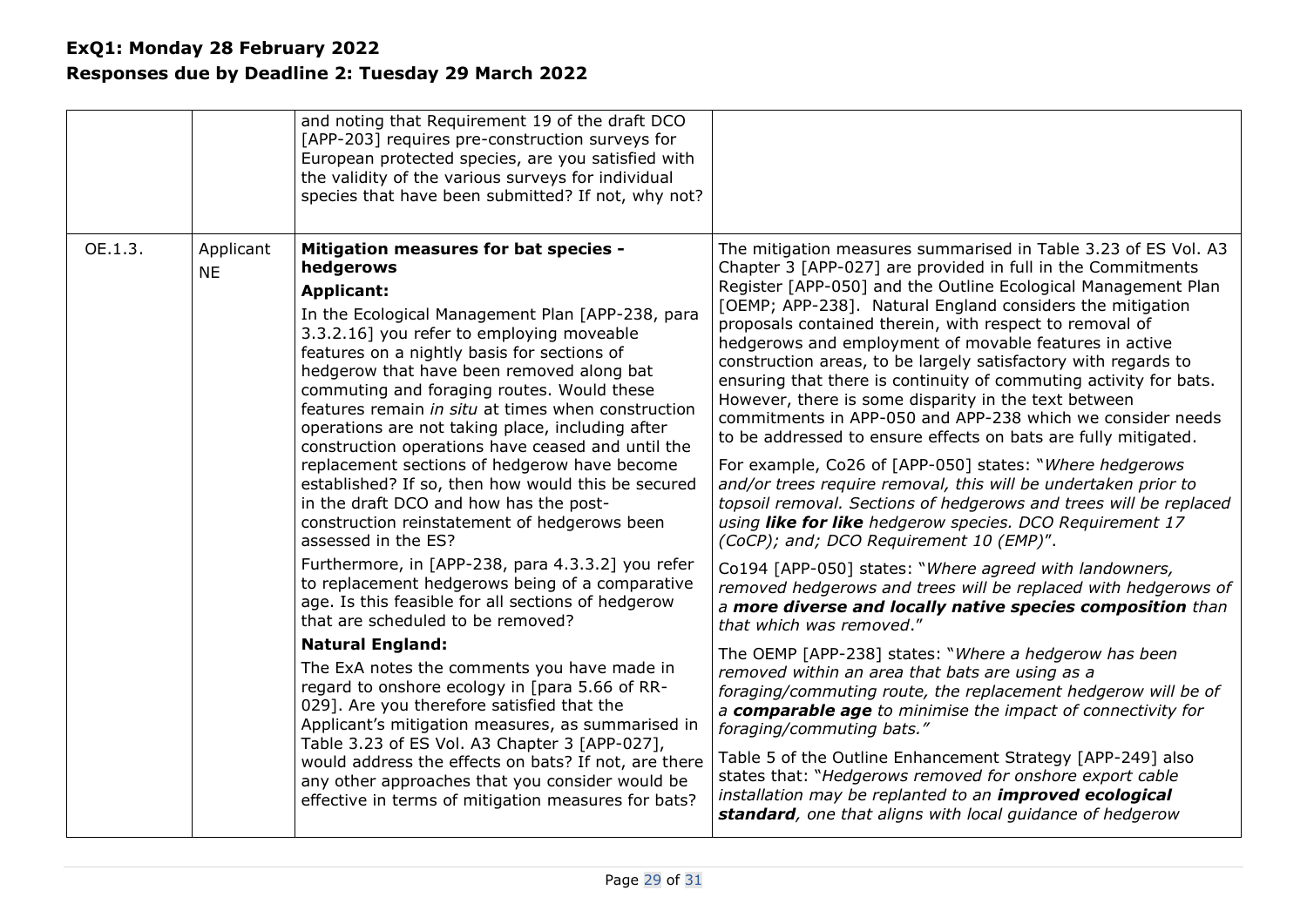<span id="page-29-0"></span>

|                          |                                                                            |                                                                                                                                                                                                                                                                                                                                                                                                                                                                                                                                                                                                                                           | planting i.e. the East Riding of Yorkshire hedgerow Biodiversity<br>Action Plan (BAP) strategy."                                                                                                                                                                                                                                                                                                                                                                                                                                                                                                                                                                                                                                                                                                                                                                                                                                                                                                                                                                                                        |
|--------------------------|----------------------------------------------------------------------------|-------------------------------------------------------------------------------------------------------------------------------------------------------------------------------------------------------------------------------------------------------------------------------------------------------------------------------------------------------------------------------------------------------------------------------------------------------------------------------------------------------------------------------------------------------------------------------------------------------------------------------------------|---------------------------------------------------------------------------------------------------------------------------------------------------------------------------------------------------------------------------------------------------------------------------------------------------------------------------------------------------------------------------------------------------------------------------------------------------------------------------------------------------------------------------------------------------------------------------------------------------------------------------------------------------------------------------------------------------------------------------------------------------------------------------------------------------------------------------------------------------------------------------------------------------------------------------------------------------------------------------------------------------------------------------------------------------------------------------------------------------------|
|                          |                                                                            |                                                                                                                                                                                                                                                                                                                                                                                                                                                                                                                                                                                                                                           | Natural England do not have concerns with these approaches,<br>but we consider that the conditions in the commitment register<br>should be amended to reflect that some hedgerows may be<br>enhanced. Further, we consider that the proposals for planting<br>hedgerows of a comparable age to those lost should be made a<br>commitment.                                                                                                                                                                                                                                                                                                                                                                                                                                                                                                                                                                                                                                                                                                                                                               |
|                          |                                                                            |                                                                                                                                                                                                                                                                                                                                                                                                                                                                                                                                                                                                                                           | We also note that the current commitments (Co26, Co168 and<br>Co194) do not specifically mention what will happen during and<br>post development to minimise/negate connectivity for foraging<br>and commuting. We consider this should be addressed in the<br>commitments.                                                                                                                                                                                                                                                                                                                                                                                                                                                                                                                                                                                                                                                                                                                                                                                                                             |
| OE.1.4                   | <b>ERYC</b><br>Natural<br>England<br>Yorkshire<br>Wildlife<br><b>Trust</b> | <b>Biodiversity net gain - methodology</b><br>The ExA notes that on 11 January 2022 DEFRA<br>opened a Consultation on Biodiversity Net Gain<br>Regulations and Implementation, and this closes<br>on 5 April 2022. Having regard to this Consultation<br>and the comments made by the Environment<br>Agency [RR-010] including that the proposed net<br>gain only related to the onshore substation area,<br>are you content with the methodology and<br>measures for biodiversity net gain that have been<br>proposed in the Outline Net Gain Strategy [APP-<br>251]? If not, why not, and what other measures<br>would you wish to see? | Biodiversity Net Gain is currently not mandatory, therefore we<br>welcome the use of the net gain metric within part of the<br>proposal. Whilst we would further welcome the entire of the<br>project being put under consideration of the Net Gain Metric, we<br>consider that it would be unreasonable for Natural England to<br>request this at this stage in the process. During the development<br>of the proposal, it was thought that NSIPs would be excluded<br>from mandatory net gain. We worked with the developer in a<br>positive manner and agreed the Net Gain Metric would be used<br>on part of the development. This project will still provide a useful<br>example of how to apply BNG to an NSIP.<br>Please note, Natural England has no role in checking metric<br>calculations, this should be carried out by the applicant's<br>ecologist and checked with the Local Authority. Any metric<br>should be accompanied with a qualitative assessment explaining<br>the decisions made and why the overall plan is ecologically<br>coherent, along with full access to the raw data. |
|                          |                                                                            | <b>PDS</b> Proposed Development and Site Selection                                                                                                                                                                                                                                                                                                                                                                                                                                                                                                                                                                                        |                                                                                                                                                                                                                                                                                                                                                                                                                                                                                                                                                                                                                                                                                                                                                                                                                                                                                                                                                                                                                                                                                                         |
| Land use and agriculture |                                                                            |                                                                                                                                                                                                                                                                                                                                                                                                                                                                                                                                                                                                                                           |                                                                                                                                                                                                                                                                                                                                                                                                                                                                                                                                                                                                                                                                                                                                                                                                                                                                                                                                                                                                                                                                                                         |